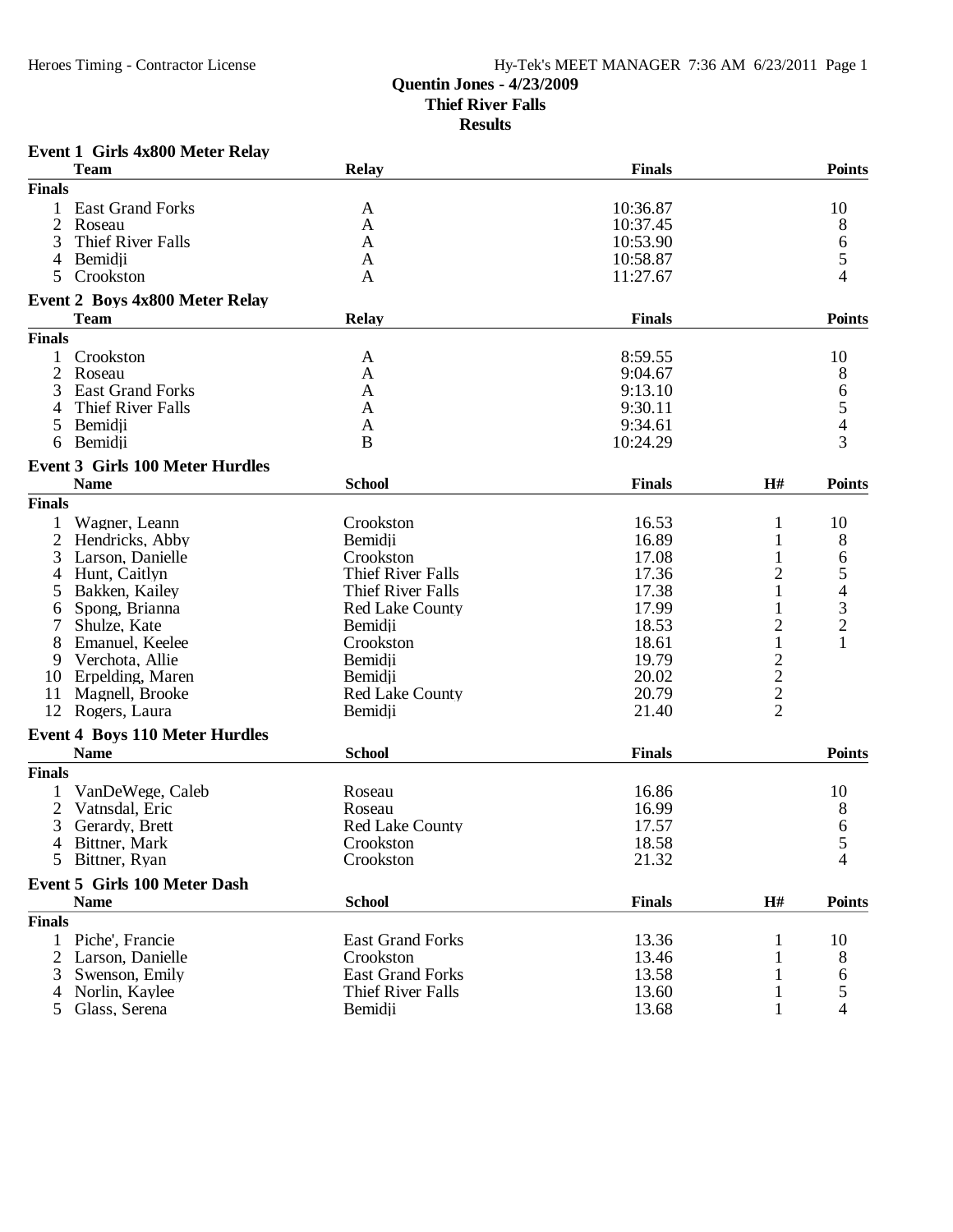**Results**

### **Finals ... (Event 5 Girls 100 Meter Dash)**

|                | <b>Name</b>                     | <b>School</b>            | <b>Finals</b> | H#                                              | <b>Points</b>                              |
|----------------|---------------------------------|--------------------------|---------------|-------------------------------------------------|--------------------------------------------|
| 6              | Hunt, Caitlyn                   | <b>Thief River Falls</b> | 13.79         | $\overline{c}$                                  | $\mathfrak{Z}$                             |
| 7              | Broekemeier, Jessica            | Crookston                | 13.91         | $\overline{c}$                                  | $\overline{c}$                             |
| 8              | Bergeson, Lisa                  | <b>Red Lake County</b>   | 14.30         | 1                                               | $\mathbf{1}$                               |
| 9              | Lave', Mariah                   | Roseau                   | 14.31         | 1                                               |                                            |
| 10             | Teie, Haley                     | <b>Thief River Falls</b> | 14.33         | 3                                               |                                            |
| 11             | Korpi, Sarah                    | <b>Thief River Falls</b> | 14.34         | 4                                               |                                            |
| 12             | Hruby, Olivia                   | Bemidji                  | 14.45         | $\mathbf{1}$                                    |                                            |
| 13             | Norman, Brittany                | <b>East Grand Forks</b>  | 14.56         |                                                 |                                            |
|                | 14 Rhode, Tori                  | Crookston                | 14.63         |                                                 |                                            |
| 15             | Wollman, Cassandra              | <b>Red Lake County</b>   | 14.64         |                                                 |                                            |
| 16             | Drewes, Sam                     | Bemidii                  | 14.76         |                                                 |                                            |
| 17             | Galstad, Madison                | <b>East Grand Forks</b>  | 14.83         |                                                 |                                            |
| 18             | Bakken, Emi                     | <b>Thief River Falls</b> | 14.98         |                                                 |                                            |
| 19             | Sharpe, Kirsten                 | Bemidji                  | 15.15         |                                                 |                                            |
| 20             | Stokke, Morgan                  | <b>Thief River Falls</b> | 15.24         |                                                 |                                            |
| 21             | Kaml, Kelsey                    | Crookston                | 15.25         |                                                 |                                            |
| 22             | Genereux, Lindsey               | <b>Thief River Falls</b> | 15.38         | 22224343423                                     |                                            |
| 23             | Medicraft, Kathryn              | Roseau                   | 15.63         |                                                 |                                            |
|                | 24 Davidson, Matea              | <b>Thief River Falls</b> | 15.89         |                                                 |                                            |
| 25             | Vettleson, Hannah               | <b>Red Lake County</b>   | 16.17         | 4                                               |                                            |
| 26             | Nakaashima, Keiko               | Crookston                | 16.82         | 3                                               |                                            |
|                | Event 6 Boys 100 Meter Dash     |                          |               |                                                 |                                            |
|                | <b>Name</b>                     | <b>School</b>            | <b>Finals</b> | H#                                              | <b>Points</b>                              |
| <b>Finals</b>  |                                 |                          |               |                                                 |                                            |
| 1              | Jackson, CJ                     | <b>Thief River Falls</b> | 11.64         | 1                                               | 10                                         |
| $\overline{2}$ | Hemsworth, Montrel              | Crookston                | 11.92         | 1                                               | 8                                          |
| 3              | Olson, Ryan                     | Roseau                   | 12.04         | 1                                               | 6                                          |
| 4              | Mattison, Jacob                 | <b>Thief River Falls</b> | 12.21         | 2                                               | 5                                          |
| 5              | Simenson, Riely                 | <b>Thief River Falls</b> | 12.23         | $\mathbf{1}$                                    | $\overline{\mathcal{L}}$                   |
| 6              | Hamm, Jarvis                    | Roseau                   | 12.31         | 1                                               |                                            |
| 7              | Johannsen, Eric                 | Bemidji                  | 12.52         | $\overline{c}$                                  | $\begin{array}{c} 3 \\ 2 \\ 1 \end{array}$ |
| 8              | Brekken, Blake                  | Crookston                | 12.70         | $\mathbf{1}$                                    |                                            |
| 9              | Hutton, Ryan                    | <b>Thief River Falls</b> | 12.75         | $\overline{c}$                                  |                                            |
| 10             | Thorfinnson, Zack               | <b>East Grand Forks</b>  | 12.80         | $\mathbf{1}$                                    |                                            |
| 11             | Dahl, Jordan                    | Bemidii                  | 12.88         | $\mathbf{1}$                                    |                                            |
| 12             | Hagen, Brent                    | <b>East Grand Forks</b>  | 13.11         |                                                 |                                            |
| 13             | Upham, Jake                     | <b>East Grand Forks</b>  | 13.27         | $\begin{array}{c} 2 \\ 3 \\ 2 \\ 3 \end{array}$ |                                            |
| 14             | Tronvet, Carter                 | <b>Thief River Falls</b> | 13.37         |                                                 |                                            |
| 15             | Nelson, Kyle                    | <b>East Grand Forks</b>  | 13.50         |                                                 |                                            |
|                | 16 Dokken, Nick                 | <b>Thief River Falls</b> | 14.28         |                                                 |                                            |
| 17             | Klamm, Cody                     | Crookston                | 14.39         |                                                 |                                            |
| 18             | Solheim, Seth                   | Crookston                | 14.43         |                                                 |                                            |
|                | 19 Caperton, Jeff               | <b>Thief River Falls</b> | 14.93         |                                                 |                                            |
|                |                                 | <b>Red Lake County</b>   |               | $\begin{array}{c} 3 \\ 2 \\ 3 \\ 3 \end{array}$ |                                            |
|                | 20 O'Neill, Logan               |                          | 15.27         |                                                 |                                            |
|                | Event 7 Girls 4x200 Meter Relay |                          |               |                                                 |                                            |
|                | <b>Team</b>                     | <b>Relay</b>             | <b>Finals</b> | H#                                              | <b>Points</b>                              |
| <b>Finals</b>  |                                 |                          |               |                                                 |                                            |
|                | 1 Bemidii                       | A                        | 1:57.64       | 1                                               | 10                                         |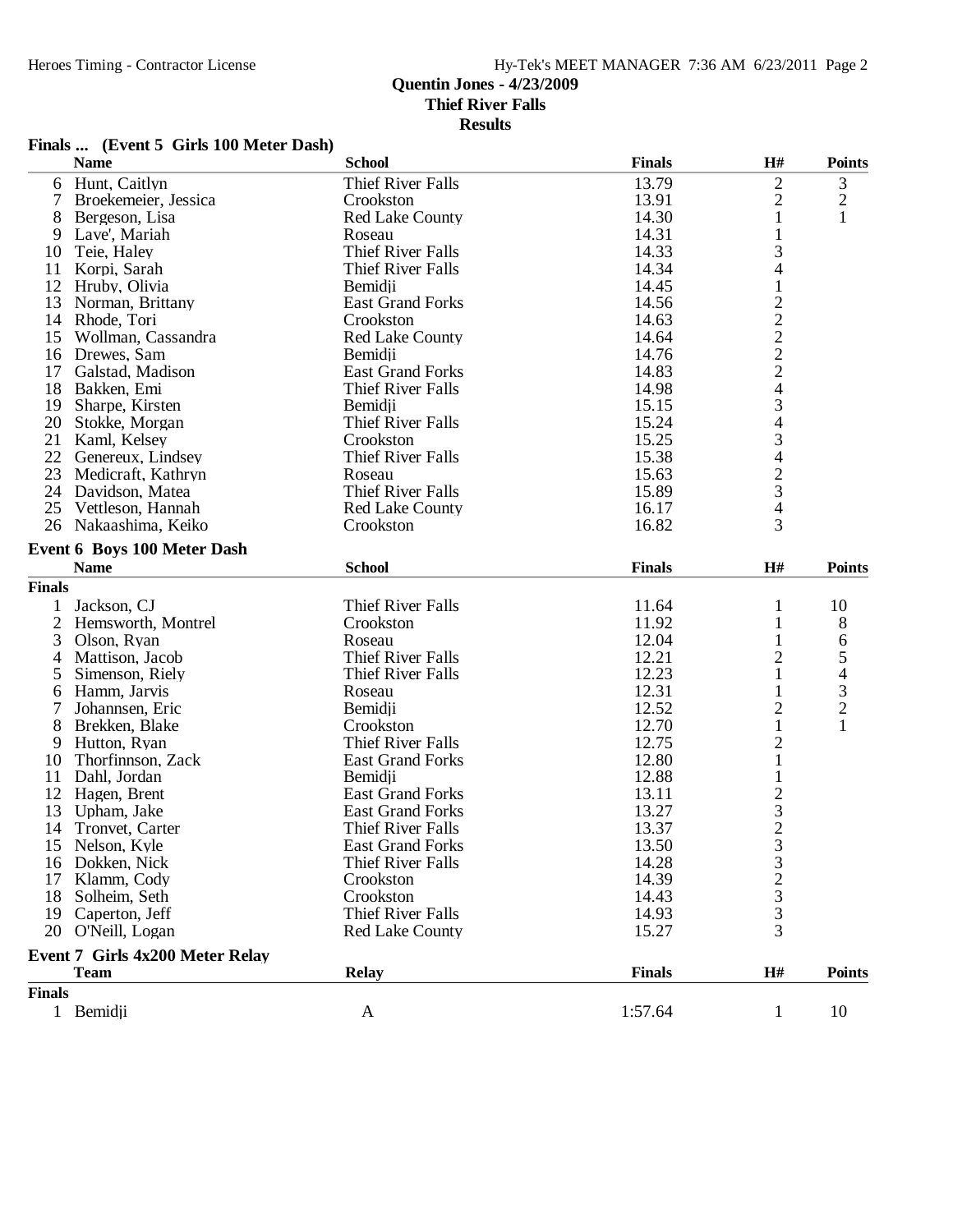# **Quentin Jones - 4/23/2009**

**Thief River Falls**

|                | Finals  (Event 7 Girls 4x200 Meter Relay) |                          |               |                         |                                                 |
|----------------|-------------------------------------------|--------------------------|---------------|-------------------------|-------------------------------------------------|
|                | <b>Team</b>                               | <b>Relay</b>             | <b>Finals</b> | H#                      | <b>Points</b>                                   |
| $\overline{2}$ | Roseau                                    | $\mathbf{A}$             | 1:59.15       | 1                       | 8                                               |
| 3              | Bemidji                                   | $\mathbf C$              | 2:00.04       | $\overline{\mathbf{c}}$ |                                                 |
| 4              | Thief River Falls                         | A                        | 2:00.88       | 1                       | 6                                               |
| 5              | Crookston                                 | A                        | 2:01.63       | 1                       | 5                                               |
| 6              | <b>Thief River Falls</b>                  | $\mathbf C$              | 2:07.21       | $\overline{c}$          |                                                 |
|                | <b>East Grand Forks</b>                   | A                        | 2:09.38       | 1                       | 4                                               |
|                | <b>East Grand Forks</b>                   | B                        | 2:10.15       |                         |                                                 |
| 9              | Bemidji                                   | B                        | 2:11.22       | $\frac{2}{2}$           |                                                 |
| 10             | Thief River Falls                         | $\bf{B}$                 | 2:12.70       |                         |                                                 |
|                | <b>Event 8 Boys 4x200 Meter Relay</b>     |                          |               |                         |                                                 |
|                | <b>Team</b>                               | <b>Relay</b>             | <b>Finals</b> |                         | <b>Points</b>                                   |
| <b>Finals</b>  |                                           |                          |               |                         |                                                 |
| 1              | <b>East Grand Forks</b>                   | A                        | 1:39.62       |                         | 10                                              |
| $\overline{2}$ | Roseau                                    | A                        | 1:40.26       |                         | 8                                               |
| 3              | Thief River Falls                         | A                        | 1:42.81       |                         | 6                                               |
| 4              | Bemidii                                   | A                        | 1:43.73       |                         | 5                                               |
| 5.             | Crookston                                 | A                        | 1:44.14       |                         | 4                                               |
| 6              | Bemidji                                   | $\bf{B}$                 | 1:46.34       |                         |                                                 |
|                | Event 9 Girls 1600 Meter Run              |                          |               |                         |                                                 |
|                | <b>Name</b>                               | <b>School</b>            | <b>Finals</b> |                         | <b>Points</b>                                   |
| <b>Finals</b>  |                                           |                          |               |                         |                                                 |
| 1              | Kruchowski, Faith                         | <b>Red Lake County</b>   | 5:30.87       |                         | 10                                              |
| 2              | Drewes, Bailey                            | Bemidji                  | 5:33.70       |                         | 8                                               |
| 3              | Erickson, Katie                           | Roseau                   | 6:03.20       |                         |                                                 |
| 4              | Klatt, Anndi                              | Roseau                   | 6:03.90       |                         | 65432                                           |
| 5              | Koenig, Kellee                            | Crookston                | 6:05.19       |                         |                                                 |
| 6              | Steenerson, Mariah                        | <b>Thief River Falls</b> | 6:05.52       |                         |                                                 |
|                | Scholin, Kirstyn                          | <b>Thief River Falls</b> | 6:17.04       |                         |                                                 |
| 8              | Jones, Emily                              | <b>Thief River Falls</b> | 6:18.30       |                         | $\mathbf{1}$                                    |
| 9              | Sorvig, Bailey                            | <b>Thief River Falls</b> | 6:22.26       |                         |                                                 |
| 10             | Trostad, Amber                            | Crookston                | 6:23.72       |                         |                                                 |
| 11             | Plante, Nicole                            | Crookston                | 6:26.43       |                         |                                                 |
| 12             | Rauner, Brenna                            | Crookston                | 6:56.18       |                         |                                                 |
| 13             | Dostal, Taylor                            | <b>East Grand Forks</b>  | 6:58.33       |                         |                                                 |
| 14             | McMillan, Kelsie                          | Roseau                   | 7:20.44       |                         |                                                 |
|                | Event 10 Boys 1600 Meter Run              |                          |               |                         |                                                 |
|                | <b>Name</b>                               | <b>School</b>            | <b>Finals</b> |                         | <b>Points</b>                                   |
| <b>Finals</b>  |                                           |                          |               |                         |                                                 |
| $\mathbf{1}$   | Gross, Sam                                | Roseau                   | 5:14.75       |                         | 10                                              |
| $\overline{2}$ | <b>Useldinger, Macauley</b>               | <b>East Grand Forks</b>  | 5:14.99       |                         | 8                                               |
| 3              | Hockert, Zach                             | Thief River Falls        | 5:15.58       |                         | 6                                               |
| 4              | Schafer, Peter                            | Roseau                   | 5:21.97       |                         |                                                 |
| 5              | Stein, Jesse                              | Roseau                   | 5:26.89       |                         | $\begin{array}{c} 5 \\ 4 \\ 3 \\ 2 \end{array}$ |
| 6              | Weyo, Temen                               | <b>Thief River Falls</b> | 5:31.97       |                         |                                                 |
| 7              | Gross, Ben                                | Roseau                   | 5:34.17       |                         |                                                 |
| 8              | Springer, Matt                            | <b>East Grand Forks</b>  | 5:38.06       |                         | $\mathbf{1}$                                    |
| 9              | Croaker, Jack                             | <b>East Grand Forks</b>  | 5:39.85       |                         |                                                 |
|                |                                           |                          |               |                         |                                                 |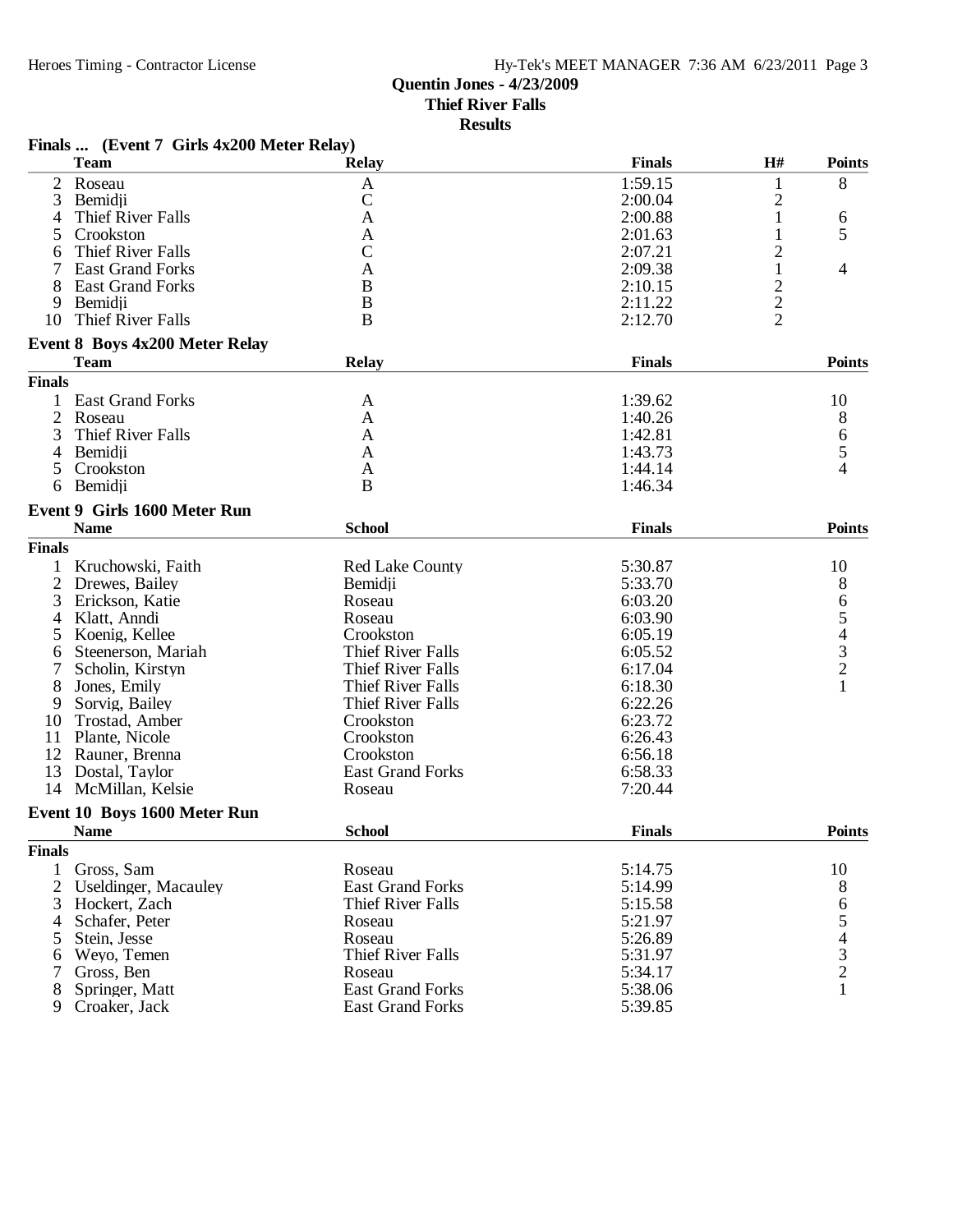#### **Results**

### **Finals ... (Event 10 Boys 1600 Meter Run)**

|               | <b>Name</b>                      | <b>School</b>            | <b>Finals</b> |                | <b>Points</b>  |
|---------------|----------------------------------|--------------------------|---------------|----------------|----------------|
|               | 10 Hurst, Tyler                  | <b>Red Lake County</b>   | 5:40.94       |                |                |
| 11            | Hernandez, Guadalupe             | Crookston                | 5:41.06       |                |                |
|               | 12 Nielsen, Mark                 | Roseau                   | 5:42.13       |                |                |
| 13            | Halos, Christian                 | Crookston                | 5:43.29       |                |                |
| 14            | Alten, Logan                     | Thief River Falls        | 5:45.03       |                |                |
| 15            | Rima, Erik                       | <b>Thief River Falls</b> | 5:46.70       |                |                |
| 16            | Barge, Lucas                     | <b>Red Lake County</b>   | 5:48.05       |                |                |
| 17            | Blankenfeld, Bryce               | Bemidji                  | 5:48.84       |                |                |
| 18            | Walk, Ryan                       | <b>East Grand Forks</b>  | 5:53.65       |                |                |
| 19            | Cole, Alex                       | Bemidii                  | 5:58.36       |                |                |
| 20            | Heichel, Jack                    | <b>East Grand Forks</b>  | 6:08.04       |                |                |
| 21            | Egeland, Talon                   | <b>East Grand Forks</b>  | 6:08.74       |                |                |
|               | 22 Becker, Nick                  | <b>East Grand Forks</b>  | 6:13.32       |                |                |
|               | 23 Rassler, Eli                  | Bemidji                  | 6:14.81       |                |                |
|               | 24 Johnson, Zac                  | Roseau                   | 6:31.33       |                |                |
|               | 25 Aune, Kyle                    | <b>East Grand Forks</b>  | 7:05.92       |                |                |
|               |                                  |                          |               |                |                |
|               | Event 11 Girls 4x100 Meter Relay |                          |               |                |                |
|               | <b>Team</b>                      | <b>Relay</b>             | <b>Finals</b> |                | <b>Points</b>  |
| <b>Finals</b> |                                  |                          |               |                |                |
|               | Crookston                        | A                        | 56.04         |                | 10             |
| 2             | Bemidji                          | A                        | 56.30         |                | 8              |
| 3             | <b>East Grand Forks</b>          | A                        | 57.68         |                | 6              |
|               | 4 Thief River Falls              | A                        | 1:00.41       |                | 5              |
| 5             | Bemidji                          | B                        | 1:01.74       |                |                |
|               |                                  |                          |               |                |                |
|               | Event 12 Boys 4x100 Meter Relay  |                          |               |                |                |
|               | <b>Team</b>                      | <b>Relay</b>             | <b>Finals</b> |                | <b>Points</b>  |
| <b>Finals</b> |                                  |                          |               |                |                |
|               | Roseau                           | A                        | 48.57         |                | 10             |
| 2             | <b>East Grand Forks</b>          | A                        | 48.72         |                | 8              |
| 3             | Bemidji                          | A                        | 50.45         |                | 6              |
| 4             | Crookston                        | A                        | 52.61         |                | 5              |
| 5             | Thief River Falls                | A                        | 53.17         |                | 4              |
| 6             | Bemidji                          | B                        | 54.76         |                |                |
|               | Event 13 Girls 400 Meter Dash    |                          |               |                |                |
|               | <b>Name</b>                      | <b>School</b>            | <b>Finals</b> | H#             | <b>Points</b>  |
| <b>Finals</b> |                                  |                          |               |                |                |
|               |                                  |                          |               |                |                |
| 1             | Bruns, Jessy                     | Bemidji                  | 1:09.34       | 1              | 10             |
|               | 2 Rhode, Tori                    | Crookston                | 1:10.39       | $\mathbf{1}$   | 8              |
| 3             | Kaiser, Shannon                  | Crookston                | 1:10.77       | 1              | 6              |
| 4             | Tabatt-Taylor, Nicole            | <b>East Grand Forks</b>  | 1:11.89       |                | 5              |
| 5             | Drewes, Sam                      | Bemidji                  | 1:13.04       | 2              | 4              |
| 6             | Heisler, Sara                    | Bemidji                  | 1:13.06       | 1              | 3              |
|               | Pesch, Jayden                    | <b>East Grand Forks</b>  | 1:14.90       |                | $\overline{c}$ |
| 8             | Boyd, Bronywn                    | Bemidji                  | 1:15.04       | $\overline{c}$ |                |
| 9             | Simonson, Danielle               | <b>Thief River Falls</b> | 1:15.45       | 1              |                |
| 10            | Stenberg, Kayla                  | <b>Red Lake County</b>   | 1:15.76       | 2              |                |
| 11            | Wollman, Cassandra               | <b>Red Lake County</b>   | 1:15.78       | 3              |                |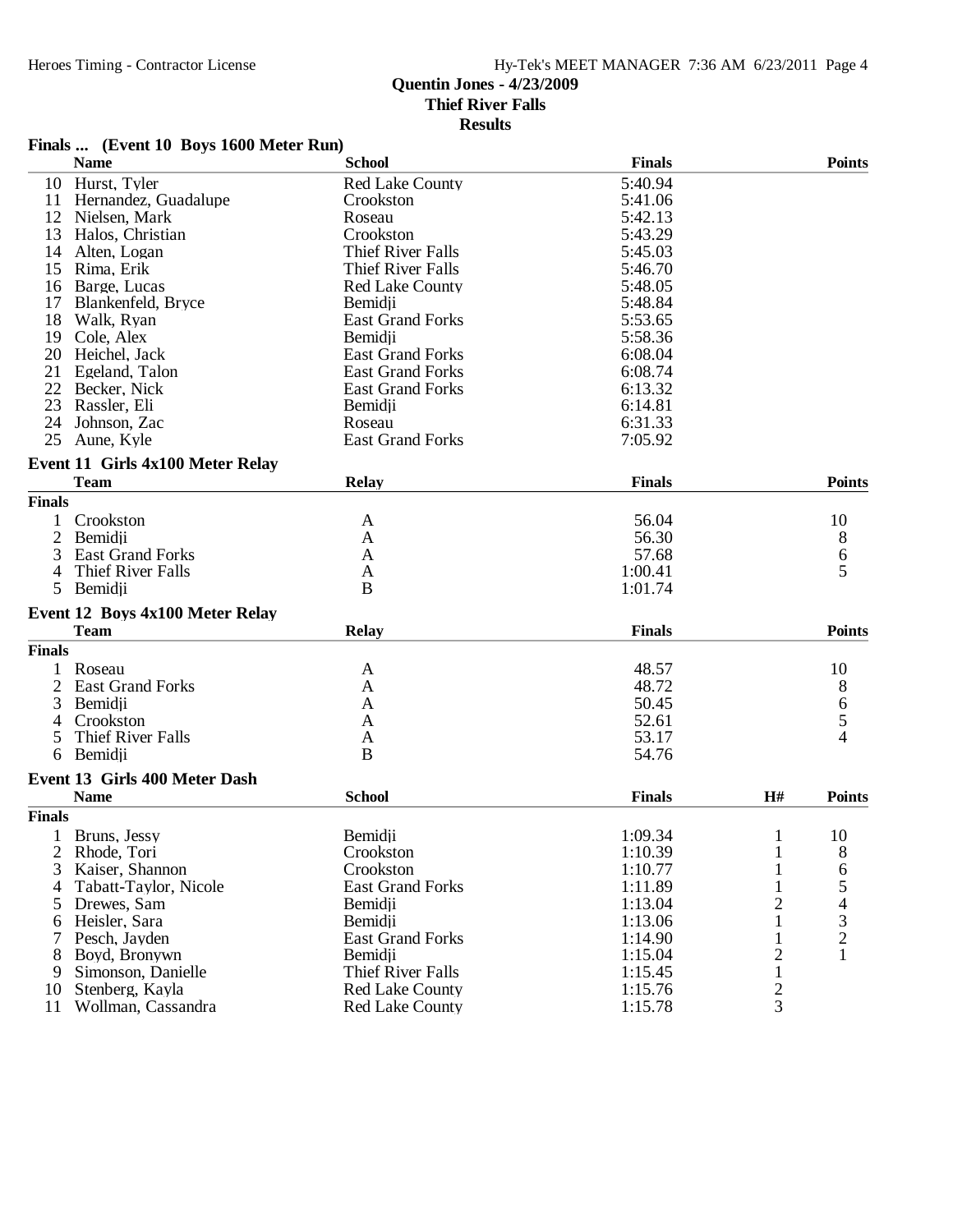|                | Finals  (Event 13 Girls 400 Meter Dash) |                          |               |                                |                                       |
|----------------|-----------------------------------------|--------------------------|---------------|--------------------------------|---------------------------------------|
|                | <b>Name</b>                             | <b>School</b>            | <b>Finals</b> | H#                             | <b>Points</b>                         |
| 12             | Norman, Brittany                        | <b>East Grand Forks</b>  | 1:16.13       | $\mathbf{1}$                   |                                       |
|                | 13 Peitras-Swanson, Zoe                 | <b>Thief River Falls</b> | 1:16.42       |                                |                                       |
|                | 14 Smart, Haley                         | <b>East Grand Forks</b>  | 1:20.00       | $\frac{2}{3}$<br>$\frac{3}{3}$ |                                       |
|                | 15 Olson, Haley                         | <b>Thief River Falls</b> | 1:21.50       |                                |                                       |
|                | 16 Lovejoy, Ana                         | Thief River Falls        | 1:21.91       |                                |                                       |
| 17             | Staskivige, Sarah                       | Roseau                   | 1:22.61       |                                |                                       |
| 18             | Horien, Cheyenne                        | <b>Thief River Falls</b> | 1:24.73       | $\overline{c}$                 |                                       |
| 19             | Nakaashima, Keiko                       | Crookston                | 1:27.91       | 3                              |                                       |
|                | <b>Event 14 Boys 400 Meter Dash</b>     |                          |               |                                |                                       |
|                | <b>Name</b>                             | <b>School</b>            | <b>Finals</b> | H#                             | <b>Points</b>                         |
| <b>Finals</b>  |                                         |                          |               |                                |                                       |
| 1              | Kerner, Wade                            | Roseau                   | 53.58         | $\mathbf{1}$                   | 10                                    |
| $\overline{2}$ | Portillo, Mariano                       | Crookston                | 56.43         | 1                              | 8                                     |
| 3              | Nelson, Kodi                            | Roseau                   | 56.54         | 1                              | 6                                     |
| 4              | Humeniuk, Peter                         | Bemidji                  | 57.59         | 1                              |                                       |
| 5              | Erickson, Shay                          | <b>Thief River Falls</b> | 59.52         | 1                              | $543$<br>$21$                         |
|                | Hagen, Cory                             |                          | 1:03.16       | 1                              |                                       |
| 6              |                                         | Roseau                   |               |                                |                                       |
| 7              | Mercil, Casey                           | <b>Red Lake County</b>   | 1:03.80       | 1                              |                                       |
| 8              | Upham, Jake                             | <b>East Grand Forks</b>  | 1:04.35       | $\overline{c}$                 |                                       |
| 9              | Hagen, Brent                            | <b>East Grand Forks</b>  | 1:04.37       | $\overline{c}$                 |                                       |
| 10             | Buckanaga, Trent                        | Bemidji                  | 1:04.94       | $\overline{c}$                 |                                       |
| 11             | Klamm, Cody                             | Crookston                | 1:12.51       | $\mathbf 1$                    |                                       |
| 12             | Johnston, David                         | <b>Red Lake County</b>   | 1:12.86       |                                |                                       |
| 13             | Merten, Nathan                          | Crookston                | 1:13.88       |                                |                                       |
|                | 14 O'Neill, Logan                       | <b>Red Lake County</b>   | 1:16.17       | $\frac{2}{2}$                  |                                       |
| 15             | Caperton, Jeff                          | <b>Thief River Falls</b> | 1:18.66       | $\overline{2}$                 |                                       |
|                | <b>Event 15 Girls 300 Meter Hurdles</b> |                          |               |                                |                                       |
|                | <b>Name</b>                             | <b>School</b>            | <b>Finals</b> | H#                             | <b>Points</b>                         |
| <b>Finals</b>  |                                         |                          |               |                                |                                       |
| 1              | Hendricks, Abby                         | Bemidii                  | 52.97         | $\mathbf{1}$                   | 10                                    |
| 2              | Wagner, Leann                           | Crookston                | 53.25         | 1                              | 8                                     |
| 3              |                                         | Crookston                | 54.14         | 1                              |                                       |
|                | Larson, Danielle                        |                          | 54.33         |                                | 6                                     |
| 4              | Hunt, Amanda                            | Bemidji                  |               | 1                              | 5                                     |
| 5              | Erpelding, Maren                        | Bemidii                  | 55.88         | $\overline{c}$                 | $\overline{4}$                        |
| 6              | Emanuel, Keelee                         | Crookston                | 56.40         | $\overline{2}$                 | $\frac{3}{2}$                         |
| 7              | Spong, Brianna                          | <b>Red Lake County</b>   | 57.14         | $\mathbf{1}$                   |                                       |
| 8              | Bakken, Kailey                          | <b>Thief River Falls</b> | 58.07         | 1                              | $\mathbf{1}$                          |
| 9              | Verchota, Allie                         | Bemidji                  | 59.51         | $\overline{\mathbf{c}}$        |                                       |
|                | 10 Magnell, Brooke                      | <b>Red Lake County</b>   | 1:01.40       | $\overline{2}$                 |                                       |
|                | <b>Event 16 Boys 300 Meter Hurdles</b>  |                          |               |                                |                                       |
|                | <b>Name</b>                             | <b>School</b>            | <b>Finals</b> |                                | <b>Points</b>                         |
| <b>Finals</b>  |                                         |                          |               |                                |                                       |
| 1              | VanDeWege, Caleb                        | Roseau                   | 46.18         |                                | 10                                    |
| 2              | Gerardy, Brett                          | <b>Red Lake County</b>   | 47.33         |                                | 8                                     |
| 3              | Vatnsdal, Eric                          | Roseau                   | 48.74         |                                |                                       |
| 4              | Bittner, Mark                           | Crookston                | 49.03         |                                | $\begin{array}{c} 6 \\ 5 \end{array}$ |
|                | Robinson, Jaycob                        | Bemidji                  | 49.39         |                                | $\overline{4}$                        |
| 5              |                                         |                          |               |                                |                                       |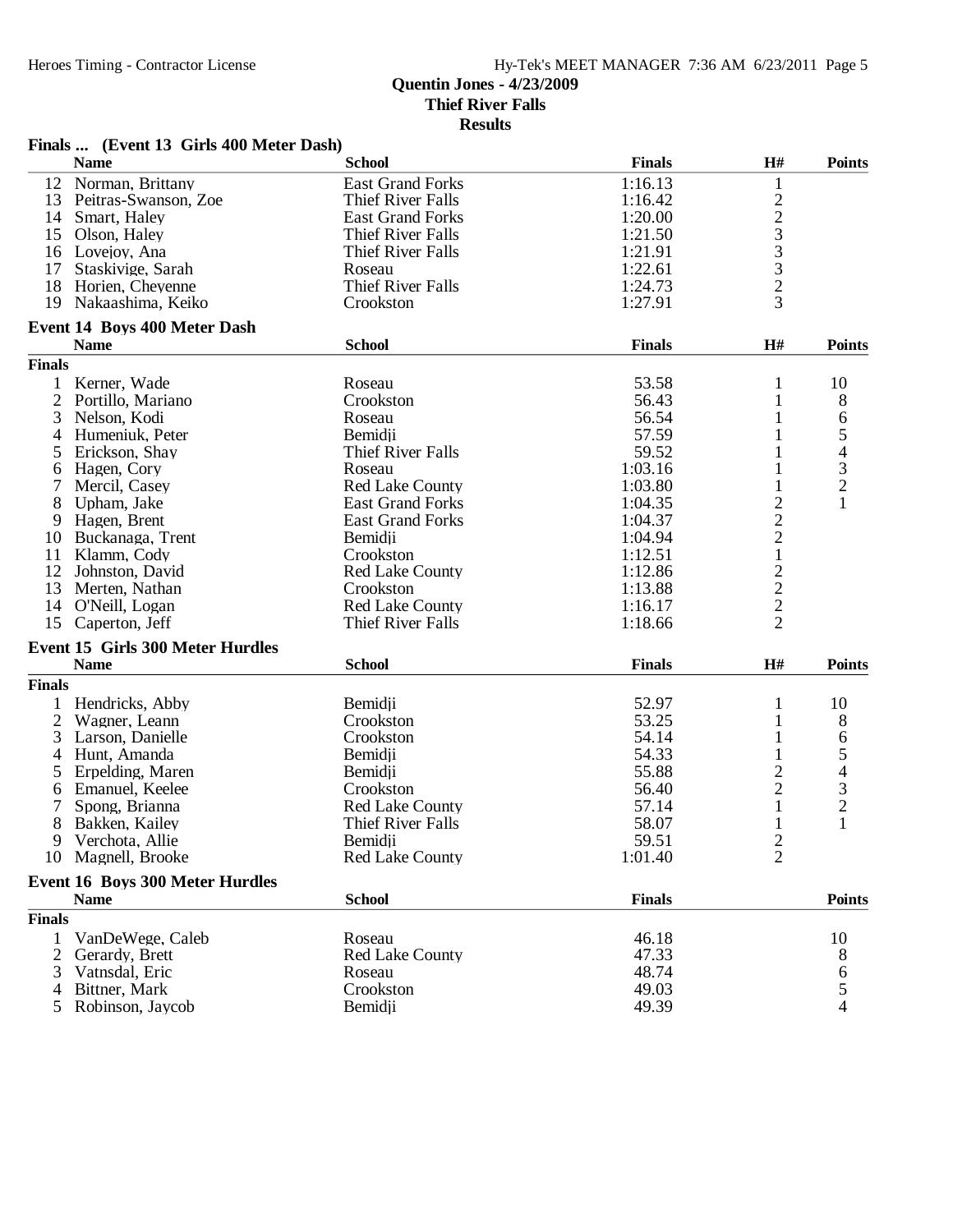| <b>Finals</b><br><b>Name</b><br><b>School</b><br>6 Bittner, Ryan<br>57.61<br>3<br>Crookston<br><b>Event 17 Girls 800 Meter Run</b><br><b>Name</b><br><b>School</b><br><b>Finals</b><br><b>Finals</b><br>2:32.74<br>10<br>Kruchowski, Faith<br><b>Red Lake County</b><br>1<br>2:35.91<br>2<br>8<br>Pahlen, Janae<br>Roseau<br>65432<br>2:37.13<br>3<br>Drewes, Bailey<br>Bemidji<br>2:59.01<br>Lee, Molly<br>Roseau<br>4<br><b>Thief River Falls</b><br>2:59.40<br>Thune, Paige<br>5<br>Rauner, Brenna<br>3:05.01<br>Crookston<br>6<br>Widseth, Brittany<br>Crookston<br>3:05.87<br>$\mathbf{1}$<br>8<br>3:08.60<br>Heichel, Julie<br><b>East Grand Forks</b><br>Thief River Falls<br>3:11.85<br>9<br>Dahlin, Emily<br>Luoto, Piper<br><b>Thief River Falls</b><br>3:52.63<br>10<br>Event 18 Boys 800 Meter Run<br><b>School</b><br><b>Points</b><br><b>Name</b><br><b>Finals</b><br><b>Finals</b><br>Kriel, Gannon<br>2:13.50<br>Roseau<br>10<br>1<br>2:15.10<br>$\overline{c}$<br>8<br>Mykleseth, Dan<br>Crookston<br>65432<br>2:20.88<br>3<br>Kerner, Ross<br>Roseau<br><b>East Grand Forks</b><br>2:23.09<br>Miller, Alex<br>4<br>2:23.29<br>Clemenson, Dan<br>Bemidji<br>5<br>2:23.41<br>Portillo, Javier<br>Crookston<br>6<br>2:25.57<br>Gross, Sam<br>Roseau<br>7<br>$\mathbf{1}$<br>2:25.60<br>8<br>Leverington, Ryan<br>Roseau<br>2:26.37<br>9<br>Schafer, Peter<br>Roseau<br><b>Thief River Falls</b><br>2:27.21<br>Brateng, Erik<br>10<br>2:27.54<br>Asper, Tanner<br>Bemidji<br>11<br>2:28.34<br>12<br>Hulsebus, Scott<br>Bemidji<br>2:29.29<br>13<br>Bemidji<br>Danielson, Devin<br>2:29.59<br>14<br>Egeland, Jake<br>Crookston<br>2:33.09<br>15<br>Barge, Lucas<br><b>Red Lake County</b><br>2:35.98<br>16<br>Hurst, Tyler<br><b>Red Lake County</b><br>17<br><b>East Grand Forks</b><br>2:36.97<br>Williamson, Cody<br>18<br><b>Thief River Falls</b><br>2:37.99<br>Rima, Erik<br>19<br>Becker, Nick<br>2:39.24<br><b>East Grand Forks</b><br>20<br>Halos, Christian<br>Crookston<br>2:40.17<br><b>East Grand Forks</b><br>2:44.77<br>Heichel, Jack<br>21<br>22<br><b>Thief River Falls</b><br>2:45.33<br>Alten, Logan<br>23<br>Merten, Nathan<br>Crookston<br>2:48.60<br><b>East Grand Forks</b><br>2:52.60<br>24<br>Egeland, Talon<br>Aune, Kyle<br><b>East Grand Forks</b><br>3:13.46<br>25<br>Event 19 Girls 200 Meter Dash | Finals  (Event 16 Boys 300 Meter Hurdles) |               |               |    |               |
|-----------------------------------------------------------------------------------------------------------------------------------------------------------------------------------------------------------------------------------------------------------------------------------------------------------------------------------------------------------------------------------------------------------------------------------------------------------------------------------------------------------------------------------------------------------------------------------------------------------------------------------------------------------------------------------------------------------------------------------------------------------------------------------------------------------------------------------------------------------------------------------------------------------------------------------------------------------------------------------------------------------------------------------------------------------------------------------------------------------------------------------------------------------------------------------------------------------------------------------------------------------------------------------------------------------------------------------------------------------------------------------------------------------------------------------------------------------------------------------------------------------------------------------------------------------------------------------------------------------------------------------------------------------------------------------------------------------------------------------------------------------------------------------------------------------------------------------------------------------------------------------------------------------------------------------------------------------------------------------------------------------------------------------------------------------------------------------------------------------------------------------------------------------------------------------------------------------------------------------------------------------------------------------------------------------------------------------------------|-------------------------------------------|---------------|---------------|----|---------------|
|                                                                                                                                                                                                                                                                                                                                                                                                                                                                                                                                                                                                                                                                                                                                                                                                                                                                                                                                                                                                                                                                                                                                                                                                                                                                                                                                                                                                                                                                                                                                                                                                                                                                                                                                                                                                                                                                                                                                                                                                                                                                                                                                                                                                                                                                                                                                               |                                           |               |               |    | <b>Points</b> |
|                                                                                                                                                                                                                                                                                                                                                                                                                                                                                                                                                                                                                                                                                                                                                                                                                                                                                                                                                                                                                                                                                                                                                                                                                                                                                                                                                                                                                                                                                                                                                                                                                                                                                                                                                                                                                                                                                                                                                                                                                                                                                                                                                                                                                                                                                                                                               |                                           |               |               |    |               |
|                                                                                                                                                                                                                                                                                                                                                                                                                                                                                                                                                                                                                                                                                                                                                                                                                                                                                                                                                                                                                                                                                                                                                                                                                                                                                                                                                                                                                                                                                                                                                                                                                                                                                                                                                                                                                                                                                                                                                                                                                                                                                                                                                                                                                                                                                                                                               |                                           |               |               |    |               |
|                                                                                                                                                                                                                                                                                                                                                                                                                                                                                                                                                                                                                                                                                                                                                                                                                                                                                                                                                                                                                                                                                                                                                                                                                                                                                                                                                                                                                                                                                                                                                                                                                                                                                                                                                                                                                                                                                                                                                                                                                                                                                                                                                                                                                                                                                                                                               |                                           |               |               |    | <b>Points</b> |
|                                                                                                                                                                                                                                                                                                                                                                                                                                                                                                                                                                                                                                                                                                                                                                                                                                                                                                                                                                                                                                                                                                                                                                                                                                                                                                                                                                                                                                                                                                                                                                                                                                                                                                                                                                                                                                                                                                                                                                                                                                                                                                                                                                                                                                                                                                                                               |                                           |               |               |    |               |
|                                                                                                                                                                                                                                                                                                                                                                                                                                                                                                                                                                                                                                                                                                                                                                                                                                                                                                                                                                                                                                                                                                                                                                                                                                                                                                                                                                                                                                                                                                                                                                                                                                                                                                                                                                                                                                                                                                                                                                                                                                                                                                                                                                                                                                                                                                                                               |                                           |               |               |    |               |
|                                                                                                                                                                                                                                                                                                                                                                                                                                                                                                                                                                                                                                                                                                                                                                                                                                                                                                                                                                                                                                                                                                                                                                                                                                                                                                                                                                                                                                                                                                                                                                                                                                                                                                                                                                                                                                                                                                                                                                                                                                                                                                                                                                                                                                                                                                                                               |                                           |               |               |    |               |
|                                                                                                                                                                                                                                                                                                                                                                                                                                                                                                                                                                                                                                                                                                                                                                                                                                                                                                                                                                                                                                                                                                                                                                                                                                                                                                                                                                                                                                                                                                                                                                                                                                                                                                                                                                                                                                                                                                                                                                                                                                                                                                                                                                                                                                                                                                                                               |                                           |               |               |    |               |
|                                                                                                                                                                                                                                                                                                                                                                                                                                                                                                                                                                                                                                                                                                                                                                                                                                                                                                                                                                                                                                                                                                                                                                                                                                                                                                                                                                                                                                                                                                                                                                                                                                                                                                                                                                                                                                                                                                                                                                                                                                                                                                                                                                                                                                                                                                                                               |                                           |               |               |    |               |
|                                                                                                                                                                                                                                                                                                                                                                                                                                                                                                                                                                                                                                                                                                                                                                                                                                                                                                                                                                                                                                                                                                                                                                                                                                                                                                                                                                                                                                                                                                                                                                                                                                                                                                                                                                                                                                                                                                                                                                                                                                                                                                                                                                                                                                                                                                                                               |                                           |               |               |    |               |
|                                                                                                                                                                                                                                                                                                                                                                                                                                                                                                                                                                                                                                                                                                                                                                                                                                                                                                                                                                                                                                                                                                                                                                                                                                                                                                                                                                                                                                                                                                                                                                                                                                                                                                                                                                                                                                                                                                                                                                                                                                                                                                                                                                                                                                                                                                                                               |                                           |               |               |    |               |
|                                                                                                                                                                                                                                                                                                                                                                                                                                                                                                                                                                                                                                                                                                                                                                                                                                                                                                                                                                                                                                                                                                                                                                                                                                                                                                                                                                                                                                                                                                                                                                                                                                                                                                                                                                                                                                                                                                                                                                                                                                                                                                                                                                                                                                                                                                                                               |                                           |               |               |    |               |
|                                                                                                                                                                                                                                                                                                                                                                                                                                                                                                                                                                                                                                                                                                                                                                                                                                                                                                                                                                                                                                                                                                                                                                                                                                                                                                                                                                                                                                                                                                                                                                                                                                                                                                                                                                                                                                                                                                                                                                                                                                                                                                                                                                                                                                                                                                                                               |                                           |               |               |    |               |
|                                                                                                                                                                                                                                                                                                                                                                                                                                                                                                                                                                                                                                                                                                                                                                                                                                                                                                                                                                                                                                                                                                                                                                                                                                                                                                                                                                                                                                                                                                                                                                                                                                                                                                                                                                                                                                                                                                                                                                                                                                                                                                                                                                                                                                                                                                                                               |                                           |               |               |    |               |
|                                                                                                                                                                                                                                                                                                                                                                                                                                                                                                                                                                                                                                                                                                                                                                                                                                                                                                                                                                                                                                                                                                                                                                                                                                                                                                                                                                                                                                                                                                                                                                                                                                                                                                                                                                                                                                                                                                                                                                                                                                                                                                                                                                                                                                                                                                                                               |                                           |               |               |    |               |
|                                                                                                                                                                                                                                                                                                                                                                                                                                                                                                                                                                                                                                                                                                                                                                                                                                                                                                                                                                                                                                                                                                                                                                                                                                                                                                                                                                                                                                                                                                                                                                                                                                                                                                                                                                                                                                                                                                                                                                                                                                                                                                                                                                                                                                                                                                                                               |                                           |               |               |    |               |
|                                                                                                                                                                                                                                                                                                                                                                                                                                                                                                                                                                                                                                                                                                                                                                                                                                                                                                                                                                                                                                                                                                                                                                                                                                                                                                                                                                                                                                                                                                                                                                                                                                                                                                                                                                                                                                                                                                                                                                                                                                                                                                                                                                                                                                                                                                                                               |                                           |               |               |    |               |
|                                                                                                                                                                                                                                                                                                                                                                                                                                                                                                                                                                                                                                                                                                                                                                                                                                                                                                                                                                                                                                                                                                                                                                                                                                                                                                                                                                                                                                                                                                                                                                                                                                                                                                                                                                                                                                                                                                                                                                                                                                                                                                                                                                                                                                                                                                                                               |                                           |               |               |    |               |
|                                                                                                                                                                                                                                                                                                                                                                                                                                                                                                                                                                                                                                                                                                                                                                                                                                                                                                                                                                                                                                                                                                                                                                                                                                                                                                                                                                                                                                                                                                                                                                                                                                                                                                                                                                                                                                                                                                                                                                                                                                                                                                                                                                                                                                                                                                                                               |                                           |               |               |    |               |
|                                                                                                                                                                                                                                                                                                                                                                                                                                                                                                                                                                                                                                                                                                                                                                                                                                                                                                                                                                                                                                                                                                                                                                                                                                                                                                                                                                                                                                                                                                                                                                                                                                                                                                                                                                                                                                                                                                                                                                                                                                                                                                                                                                                                                                                                                                                                               |                                           |               |               |    |               |
|                                                                                                                                                                                                                                                                                                                                                                                                                                                                                                                                                                                                                                                                                                                                                                                                                                                                                                                                                                                                                                                                                                                                                                                                                                                                                                                                                                                                                                                                                                                                                                                                                                                                                                                                                                                                                                                                                                                                                                                                                                                                                                                                                                                                                                                                                                                                               |                                           |               |               |    |               |
|                                                                                                                                                                                                                                                                                                                                                                                                                                                                                                                                                                                                                                                                                                                                                                                                                                                                                                                                                                                                                                                                                                                                                                                                                                                                                                                                                                                                                                                                                                                                                                                                                                                                                                                                                                                                                                                                                                                                                                                                                                                                                                                                                                                                                                                                                                                                               |                                           |               |               |    |               |
|                                                                                                                                                                                                                                                                                                                                                                                                                                                                                                                                                                                                                                                                                                                                                                                                                                                                                                                                                                                                                                                                                                                                                                                                                                                                                                                                                                                                                                                                                                                                                                                                                                                                                                                                                                                                                                                                                                                                                                                                                                                                                                                                                                                                                                                                                                                                               |                                           |               |               |    |               |
|                                                                                                                                                                                                                                                                                                                                                                                                                                                                                                                                                                                                                                                                                                                                                                                                                                                                                                                                                                                                                                                                                                                                                                                                                                                                                                                                                                                                                                                                                                                                                                                                                                                                                                                                                                                                                                                                                                                                                                                                                                                                                                                                                                                                                                                                                                                                               |                                           |               |               |    |               |
|                                                                                                                                                                                                                                                                                                                                                                                                                                                                                                                                                                                                                                                                                                                                                                                                                                                                                                                                                                                                                                                                                                                                                                                                                                                                                                                                                                                                                                                                                                                                                                                                                                                                                                                                                                                                                                                                                                                                                                                                                                                                                                                                                                                                                                                                                                                                               |                                           |               |               |    |               |
|                                                                                                                                                                                                                                                                                                                                                                                                                                                                                                                                                                                                                                                                                                                                                                                                                                                                                                                                                                                                                                                                                                                                                                                                                                                                                                                                                                                                                                                                                                                                                                                                                                                                                                                                                                                                                                                                                                                                                                                                                                                                                                                                                                                                                                                                                                                                               |                                           |               |               |    |               |
|                                                                                                                                                                                                                                                                                                                                                                                                                                                                                                                                                                                                                                                                                                                                                                                                                                                                                                                                                                                                                                                                                                                                                                                                                                                                                                                                                                                                                                                                                                                                                                                                                                                                                                                                                                                                                                                                                                                                                                                                                                                                                                                                                                                                                                                                                                                                               |                                           |               |               |    |               |
|                                                                                                                                                                                                                                                                                                                                                                                                                                                                                                                                                                                                                                                                                                                                                                                                                                                                                                                                                                                                                                                                                                                                                                                                                                                                                                                                                                                                                                                                                                                                                                                                                                                                                                                                                                                                                                                                                                                                                                                                                                                                                                                                                                                                                                                                                                                                               |                                           |               |               |    |               |
|                                                                                                                                                                                                                                                                                                                                                                                                                                                                                                                                                                                                                                                                                                                                                                                                                                                                                                                                                                                                                                                                                                                                                                                                                                                                                                                                                                                                                                                                                                                                                                                                                                                                                                                                                                                                                                                                                                                                                                                                                                                                                                                                                                                                                                                                                                                                               |                                           |               |               |    |               |
|                                                                                                                                                                                                                                                                                                                                                                                                                                                                                                                                                                                                                                                                                                                                                                                                                                                                                                                                                                                                                                                                                                                                                                                                                                                                                                                                                                                                                                                                                                                                                                                                                                                                                                                                                                                                                                                                                                                                                                                                                                                                                                                                                                                                                                                                                                                                               |                                           |               |               |    |               |
|                                                                                                                                                                                                                                                                                                                                                                                                                                                                                                                                                                                                                                                                                                                                                                                                                                                                                                                                                                                                                                                                                                                                                                                                                                                                                                                                                                                                                                                                                                                                                                                                                                                                                                                                                                                                                                                                                                                                                                                                                                                                                                                                                                                                                                                                                                                                               |                                           |               |               |    |               |
|                                                                                                                                                                                                                                                                                                                                                                                                                                                                                                                                                                                                                                                                                                                                                                                                                                                                                                                                                                                                                                                                                                                                                                                                                                                                                                                                                                                                                                                                                                                                                                                                                                                                                                                                                                                                                                                                                                                                                                                                                                                                                                                                                                                                                                                                                                                                               |                                           |               |               |    |               |
|                                                                                                                                                                                                                                                                                                                                                                                                                                                                                                                                                                                                                                                                                                                                                                                                                                                                                                                                                                                                                                                                                                                                                                                                                                                                                                                                                                                                                                                                                                                                                                                                                                                                                                                                                                                                                                                                                                                                                                                                                                                                                                                                                                                                                                                                                                                                               |                                           |               |               |    |               |
|                                                                                                                                                                                                                                                                                                                                                                                                                                                                                                                                                                                                                                                                                                                                                                                                                                                                                                                                                                                                                                                                                                                                                                                                                                                                                                                                                                                                                                                                                                                                                                                                                                                                                                                                                                                                                                                                                                                                                                                                                                                                                                                                                                                                                                                                                                                                               |                                           |               |               |    |               |
|                                                                                                                                                                                                                                                                                                                                                                                                                                                                                                                                                                                                                                                                                                                                                                                                                                                                                                                                                                                                                                                                                                                                                                                                                                                                                                                                                                                                                                                                                                                                                                                                                                                                                                                                                                                                                                                                                                                                                                                                                                                                                                                                                                                                                                                                                                                                               |                                           |               |               |    |               |
|                                                                                                                                                                                                                                                                                                                                                                                                                                                                                                                                                                                                                                                                                                                                                                                                                                                                                                                                                                                                                                                                                                                                                                                                                                                                                                                                                                                                                                                                                                                                                                                                                                                                                                                                                                                                                                                                                                                                                                                                                                                                                                                                                                                                                                                                                                                                               |                                           |               |               |    |               |
|                                                                                                                                                                                                                                                                                                                                                                                                                                                                                                                                                                                                                                                                                                                                                                                                                                                                                                                                                                                                                                                                                                                                                                                                                                                                                                                                                                                                                                                                                                                                                                                                                                                                                                                                                                                                                                                                                                                                                                                                                                                                                                                                                                                                                                                                                                                                               |                                           |               |               |    |               |
|                                                                                                                                                                                                                                                                                                                                                                                                                                                                                                                                                                                                                                                                                                                                                                                                                                                                                                                                                                                                                                                                                                                                                                                                                                                                                                                                                                                                                                                                                                                                                                                                                                                                                                                                                                                                                                                                                                                                                                                                                                                                                                                                                                                                                                                                                                                                               |                                           |               |               |    |               |
|                                                                                                                                                                                                                                                                                                                                                                                                                                                                                                                                                                                                                                                                                                                                                                                                                                                                                                                                                                                                                                                                                                                                                                                                                                                                                                                                                                                                                                                                                                                                                                                                                                                                                                                                                                                                                                                                                                                                                                                                                                                                                                                                                                                                                                                                                                                                               |                                           |               |               |    |               |
|                                                                                                                                                                                                                                                                                                                                                                                                                                                                                                                                                                                                                                                                                                                                                                                                                                                                                                                                                                                                                                                                                                                                                                                                                                                                                                                                                                                                                                                                                                                                                                                                                                                                                                                                                                                                                                                                                                                                                                                                                                                                                                                                                                                                                                                                                                                                               |                                           |               |               |    |               |
|                                                                                                                                                                                                                                                                                                                                                                                                                                                                                                                                                                                                                                                                                                                                                                                                                                                                                                                                                                                                                                                                                                                                                                                                                                                                                                                                                                                                                                                                                                                                                                                                                                                                                                                                                                                                                                                                                                                                                                                                                                                                                                                                                                                                                                                                                                                                               |                                           |               |               |    |               |
|                                                                                                                                                                                                                                                                                                                                                                                                                                                                                                                                                                                                                                                                                                                                                                                                                                                                                                                                                                                                                                                                                                                                                                                                                                                                                                                                                                                                                                                                                                                                                                                                                                                                                                                                                                                                                                                                                                                                                                                                                                                                                                                                                                                                                                                                                                                                               |                                           |               |               |    |               |
|                                                                                                                                                                                                                                                                                                                                                                                                                                                                                                                                                                                                                                                                                                                                                                                                                                                                                                                                                                                                                                                                                                                                                                                                                                                                                                                                                                                                                                                                                                                                                                                                                                                                                                                                                                                                                                                                                                                                                                                                                                                                                                                                                                                                                                                                                                                                               |                                           |               |               |    |               |
|                                                                                                                                                                                                                                                                                                                                                                                                                                                                                                                                                                                                                                                                                                                                                                                                                                                                                                                                                                                                                                                                                                                                                                                                                                                                                                                                                                                                                                                                                                                                                                                                                                                                                                                                                                                                                                                                                                                                                                                                                                                                                                                                                                                                                                                                                                                                               |                                           |               |               |    |               |
|                                                                                                                                                                                                                                                                                                                                                                                                                                                                                                                                                                                                                                                                                                                                                                                                                                                                                                                                                                                                                                                                                                                                                                                                                                                                                                                                                                                                                                                                                                                                                                                                                                                                                                                                                                                                                                                                                                                                                                                                                                                                                                                                                                                                                                                                                                                                               |                                           |               |               |    |               |
|                                                                                                                                                                                                                                                                                                                                                                                                                                                                                                                                                                                                                                                                                                                                                                                                                                                                                                                                                                                                                                                                                                                                                                                                                                                                                                                                                                                                                                                                                                                                                                                                                                                                                                                                                                                                                                                                                                                                                                                                                                                                                                                                                                                                                                                                                                                                               | <b>Name</b>                               | <b>School</b> | <b>Finals</b> | H# | <b>Points</b> |
| <b>Finals</b>                                                                                                                                                                                                                                                                                                                                                                                                                                                                                                                                                                                                                                                                                                                                                                                                                                                                                                                                                                                                                                                                                                                                                                                                                                                                                                                                                                                                                                                                                                                                                                                                                                                                                                                                                                                                                                                                                                                                                                                                                                                                                                                                                                                                                                                                                                                                 |                                           |               |               |    |               |
| Roseau<br>28.46<br>10<br>$\mathbf{1}$<br>Kelly, Hayley<br>$\mathbf{1}$                                                                                                                                                                                                                                                                                                                                                                                                                                                                                                                                                                                                                                                                                                                                                                                                                                                                                                                                                                                                                                                                                                                                                                                                                                                                                                                                                                                                                                                                                                                                                                                                                                                                                                                                                                                                                                                                                                                                                                                                                                                                                                                                                                                                                                                                        |                                           |               |               |    |               |
| $\overline{2}$<br>Bemidji<br>29.09<br>$\mathbf{1}$<br>8<br>Sagedahl, Jenna                                                                                                                                                                                                                                                                                                                                                                                                                                                                                                                                                                                                                                                                                                                                                                                                                                                                                                                                                                                                                                                                                                                                                                                                                                                                                                                                                                                                                                                                                                                                                                                                                                                                                                                                                                                                                                                                                                                                                                                                                                                                                                                                                                                                                                                                    |                                           |               |               |    |               |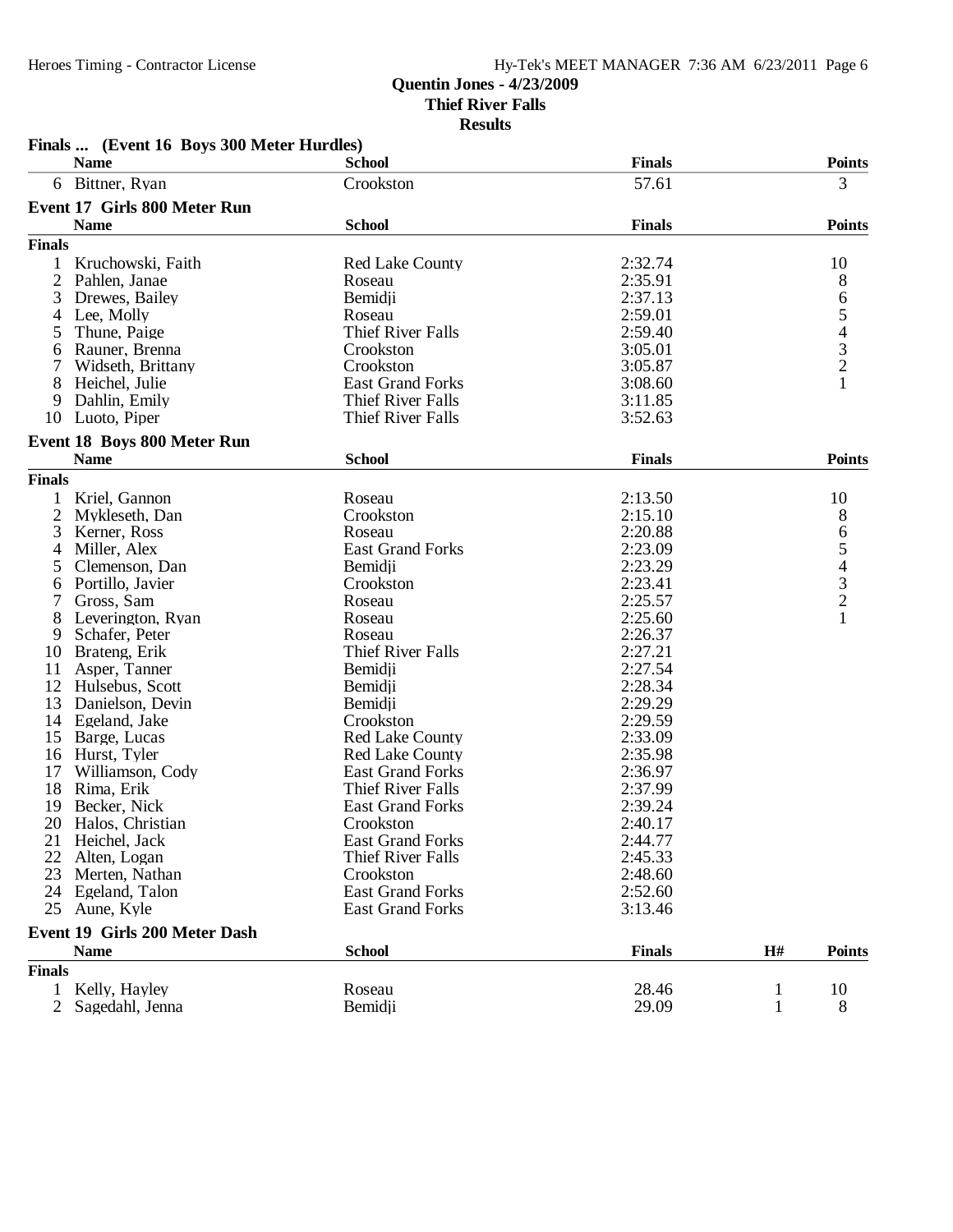**Results**

#### **Finals ... (Event 19 Girls 200 Meter Dash)**

|                | <b>Name</b>                                 | <b>School</b>            | <b>Finals</b> | $\mathbf{H}$ #                                  | <b>Points</b>            |
|----------------|---------------------------------------------|--------------------------|---------------|-------------------------------------------------|--------------------------|
| 3              | Epema, Hayley                               | Crookston                | 29.42         | 1                                               | 6                        |
| 4              | Timms, McKenzie                             | Bemidji                  | 29.55         | $\mathbf{1}$                                    | 5                        |
| 5              | Shulze, Kate                                | Bemidji                  | 29.72         | 3                                               | $\overline{\mathcal{L}}$ |
| 6              | Long, Ashley                                | Bemidji                  | 29.82         | $\overline{c}$                                  |                          |
| 7              | Gracza, Rose                                | Roseau                   | 29.86         | $\mathbf{1}$                                    | $\frac{3}{2}$            |
| 8              | Mlodzik, Kristin                            | Roseau                   | 30.19         | $\overline{c}$                                  | 1                        |
| 9              | Jones, Jessamy                              | <b>East Grand Forks</b>  | 30.37         | 3                                               |                          |
| 10             | Rhode, Tori                                 | Crookston                | 30.39         | $\,1$                                           |                          |
| 11             | Bergeson, Lisa                              | <b>Red Lake County</b>   | 30.56         |                                                 |                          |
| 12             | Sanders, Paige                              | Crookston                | 31.04         | $\begin{array}{c} 2 \\ 2 \\ 3 \\ 2 \end{array}$ |                          |
| 13             | Wollman, Cassandra                          | <b>Red Lake County</b>   | 31.19         |                                                 |                          |
| 14             | Bakken, Emi                                 | Thief River Falls        | 31.24         |                                                 |                          |
| 15             | Klatt, Anndi                                | Roseau                   | 31.42         | $\overline{4}$                                  |                          |
| 16             | Bruggeman, Paige                            | Thief River Falls        | 31.64         | $\,1$                                           |                          |
| 17             | Hesby, Chelsea                              | Crookston                | 31.64         |                                                 |                          |
| 18             | Genereux, Lindsey                           | Thief River Falls        | 31.74         |                                                 |                          |
| 19             | Stenberg, Kayla                             | Red Lake County          | 31.82         |                                                 |                          |
| 20             | Kaml, Kelsey                                | Crookston                | 32.36         | $\begin{array}{c} 3 \\ 2 \\ 3 \\ 4 \end{array}$ |                          |
| 21             | Pahlen, Marisha                             | <b>Red Lake County</b>   | 32.68         | 4                                               |                          |
| 22             | Medicraft, Kathryn                          | Roseau                   | 32.98         | 4                                               |                          |
| 23             | Peitras-Swanson, Zoe                        | <b>Thief River Falls</b> | 33.26         | $\mathbf{1}$                                    |                          |
| 24             | Staskivige, Sarah                           | Roseau                   | 34.31         | 4                                               |                          |
|                |                                             |                          |               |                                                 |                          |
|                | Event 20 Boys 200 Meter Dash<br><b>Name</b> | <b>School</b>            | <b>Finals</b> | H#                                              | <b>Points</b>            |
|                |                                             |                          |               |                                                 |                          |
| <b>Finals</b>  |                                             |                          |               |                                                 |                          |
| 1              | Kerner, Wade                                | Roseau                   | 23.37         | 1                                               | 10                       |
| $\overline{c}$ | Jackson, CJ                                 | <b>Thief River Falls</b> | 23.87         | 1                                               | 8                        |
| 3              | Lyczewski, Brandon                          | Crookston                | 24.48         | 1                                               | 6                        |
| 4              | Mattison, Jacob                             | Thief River Falls        | 24.94         | $\overline{c}$                                  | 5                        |
| 5              | Hemsworth, Montrel                          | Crookston                | 24.97         | $\mathbf{1}$                                    | $\overline{\mathcal{L}}$ |
| 6              | Simenson, Riely                             | Thief River Falls        | 25.09         |                                                 | $\frac{3}{2}$            |
| $\tau$         | Hamm, Jarvis                                | Roseau                   | 25.36         | 1                                               |                          |
| 8              | Humeniuk, Peter                             | Bemidji                  | 25.37         | 1                                               | $\mathbf{1}$             |
| 9              | Olson, Jordan                               | Roseau                   | 25.40         |                                                 |                          |
|                | 10 Genereux, Ben                            | Crookston                | 25.47         | $\frac{2}{2}$ $\frac{2}{3}$                     |                          |
| 11             | Robinson, Zach                              | Roseau                   | 25.50         |                                                 |                          |
| 12             | Hernesman, Eric                             | Bemidji                  | 25.85         |                                                 |                          |
| 13             | Yaggie, Aaron                               | <b>Thief River Falls</b> | 26.19         |                                                 |                          |
|                | 14 Porras, Gino                             | Bemidji                  | 26.92         | $\overline{3}$                                  |                          |
| 15             | Anderson, Alex                              | Roseau                   | 26.96         | $\begin{array}{c} 3 \\ 2 \\ 2 \\ 4 \end{array}$ |                          |
| 16             | Hutton, Ryan                                | <b>Thief River Falls</b> | 26.99         |                                                 |                          |
| 17             | Tronvet, Carter                             | <b>Thief River Falls</b> | 27.48         |                                                 |                          |
| 18             | Upham, Jake                                 | <b>East Grand Forks</b>  | 27.50         |                                                 |                          |
| 19             | Mercil, Casey                               | <b>Red Lake County</b>   | 27.71         | 1                                               |                          |
| 20             | Nelson, Kyle                                | <b>East Grand Forks</b>  | 28.17         |                                                 |                          |
| 21             | Kazmierezak, Jordan                         | <b>Thief River Falls</b> | 28.18         | $\begin{array}{c} 3 \\ 3 \\ 3 \end{array}$      |                          |
| 22             | Fevold, Jordan                              | Roseau                   | 28.53         |                                                 |                          |
| 23             | Robinson, Josh                              | Roseau                   | 28.98         | 4                                               |                          |
| 24             | Johnston, David                             | Red Lake County          | 29.76         | $\overline{2}$                                  |                          |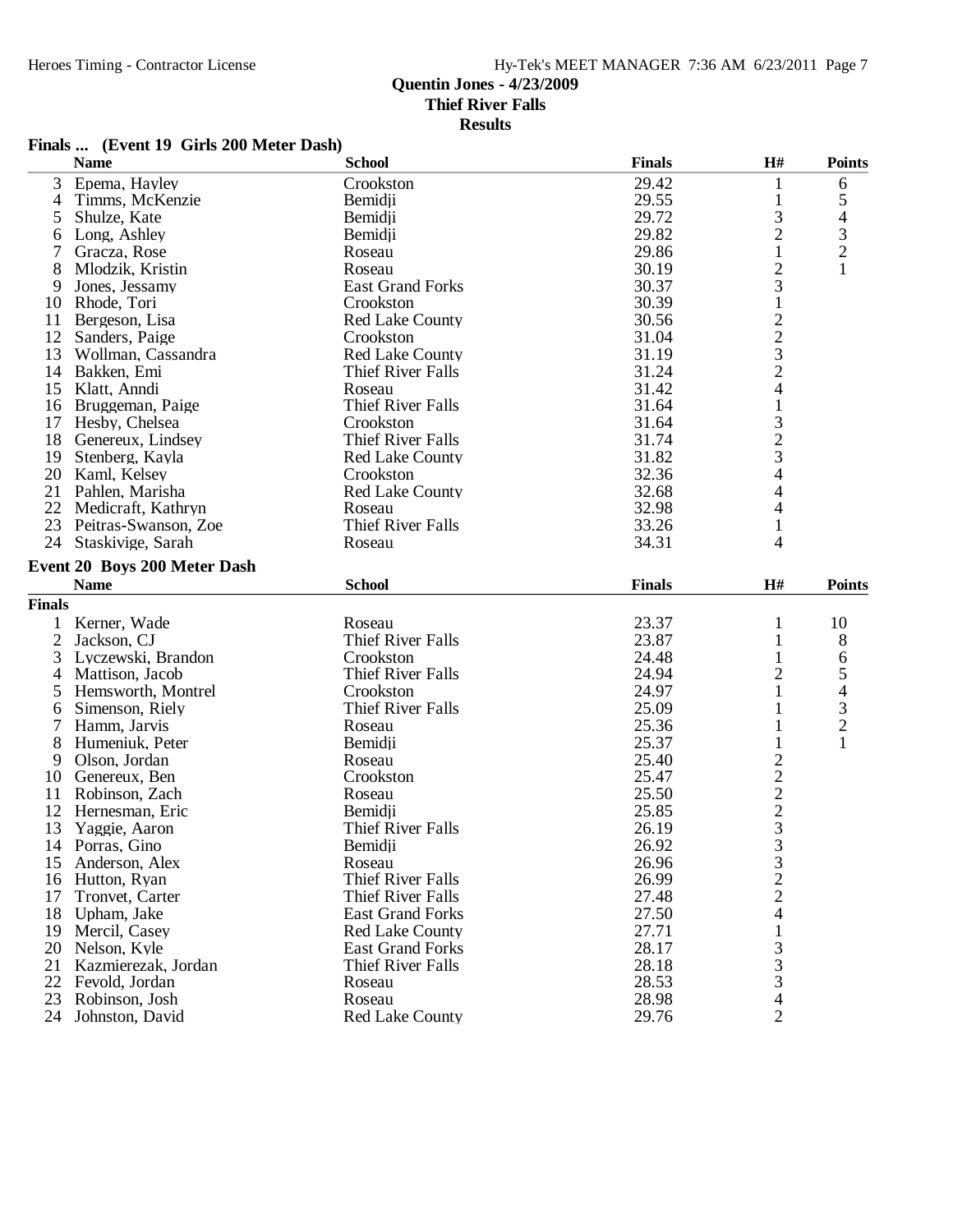|               | Finals  (Event 20 Boys 200 Meter Dash) |                          |               |    |                                            |
|---------------|----------------------------------------|--------------------------|---------------|----|--------------------------------------------|
|               | <b>Name</b>                            | <b>School</b>            | <b>Finals</b> | H# | <b>Points</b>                              |
| 25            | Dokken, Nick                           | <b>Thief River Falls</b> | 30.56         | 4  |                                            |
| 26            | Solheim, Seth                          | Crookston                | 30.72         | 4  |                                            |
| 27            | Caperton, Jeff                         | <b>Thief River Falls</b> | 31.57         | 4  |                                            |
| 28            | O'Neill, Logan                         | Red Lake County          | 32.71         | 4  |                                            |
|               | Event 21 Girls 3200 Meter Run          |                          |               |    |                                            |
|               | <b>Name</b>                            | <b>School</b>            | <b>Finals</b> |    | <b>Points</b>                              |
| <b>Finals</b> |                                        |                          |               |    |                                            |
| 1             | Truedson, Kim                          | Bemidji                  | 12:55.30      |    | 10                                         |
| 2             | Davidson, Katie                        | Crookston                | 14:00.66      |    | 8                                          |
| 3             | Jones, Emily                           | <b>Thief River Falls</b> | 14:04.78      |    | 6                                          |
| 4             | Drewes, Sam                            | Bemidji                  | 14:11.13      |    | 5                                          |
|               |                                        |                          |               |    |                                            |
| 5             | Koenig, Karly                          | Crookston                | 14:16.12      |    | $\begin{array}{c} 4 \\ 3 \\ 2 \end{array}$ |
| 6             | Norvold, Lindsey                       | Bemidji                  | 14:46.44      |    |                                            |
| 7             | McMillan, Kelsie                       | Roseau                   | 15:51.71      |    |                                            |
|               | Event 22 Boys 3200 Meter Run           |                          |               |    |                                            |
|               | <b>Name</b>                            | <b>School</b>            | <b>Finals</b> |    | <b>Points</b>                              |
| <b>Finals</b> |                                        |                          |               |    |                                            |
|               | Gross, Ben                             | Roseau                   | 12:03.09      |    | 10                                         |
| 2             | Caputo, Anthony                        | Crookston                | 12:10.53      |    | 8                                          |
| 3             | Weyo, Temen                            | <b>Thief River Falls</b> | 12:16.70      |    | 6                                          |
| 4             | Nielsen, Mark                          | Roseau                   | 12:26.67      |    | 5                                          |
| 5             | Johnson, Zac                           | Roseau                   | 14:41.79      |    | 4                                          |
|               | Event 23 Girls 4x400 Meter Relay       |                          |               |    |                                            |
|               | <b>Team</b>                            | <b>Relay</b>             | <b>Finals</b> |    | <b>Points</b>                              |
| <b>Finals</b> |                                        |                          |               |    |                                            |
|               | Roseau                                 | A                        | 4:32.11       |    | 10                                         |
| 2             | Bemidji                                | A                        | 4:35.69       |    | 8                                          |
| 3             | Crookston                              | A                        | 4:46.01       |    |                                            |
|               |                                        |                          |               |    | 6<br>5                                     |
| 4             | Thief River Falls                      | A                        | 4:53.30       |    |                                            |
| 5             | Bemidji                                | B                        | 4:55.18       |    |                                            |
| 6             | Thief River Falls                      | B                        | 5:22.73       |    |                                            |
|               | Event 24 Boys 4x400 Meter Relay        |                          |               |    |                                            |
|               | <b>Team</b>                            | <b>Relay</b>             | <b>Finals</b> |    | <b>Points</b>                              |
| <b>Finals</b> |                                        |                          |               |    |                                            |
|               | 1 Roseau                               | A                        | 3:55.40       |    | 10                                         |
|               | 2 Crookston                            | $\mathbf{A}$             | 3:58.66       |    | 8                                          |
| 3             | Roseau                                 | B                        | 3:59.68       |    |                                            |
|               | Roseau                                 |                          | 4:00.32       |    |                                            |
|               | <b>East Grand Forks</b>                | Α                        | 4:03.56       |    | 6                                          |
|               | Thief River Falls                      | A                        | 4:04.18       |    | 5                                          |
|               | <b>East Grand Forks</b>                | B                        | 4:31.55       |    |                                            |
| 8             | <b>Red Lake County</b>                 | A                        | 4:37.97       |    | 4                                          |
|               |                                        |                          |               |    |                                            |
|               | <b>Event 25 Girls Shot Put</b>         |                          |               |    |                                            |
|               | <b>Name</b>                            | <b>School</b>            | <b>Finals</b> |    | <b>Points</b>                              |
| <b>Finals</b> |                                        |                          |               |    |                                            |
|               | 1 Hedlund, Alex                        | <b>East Grand Forks</b>  | 33-06.00      |    | 10                                         |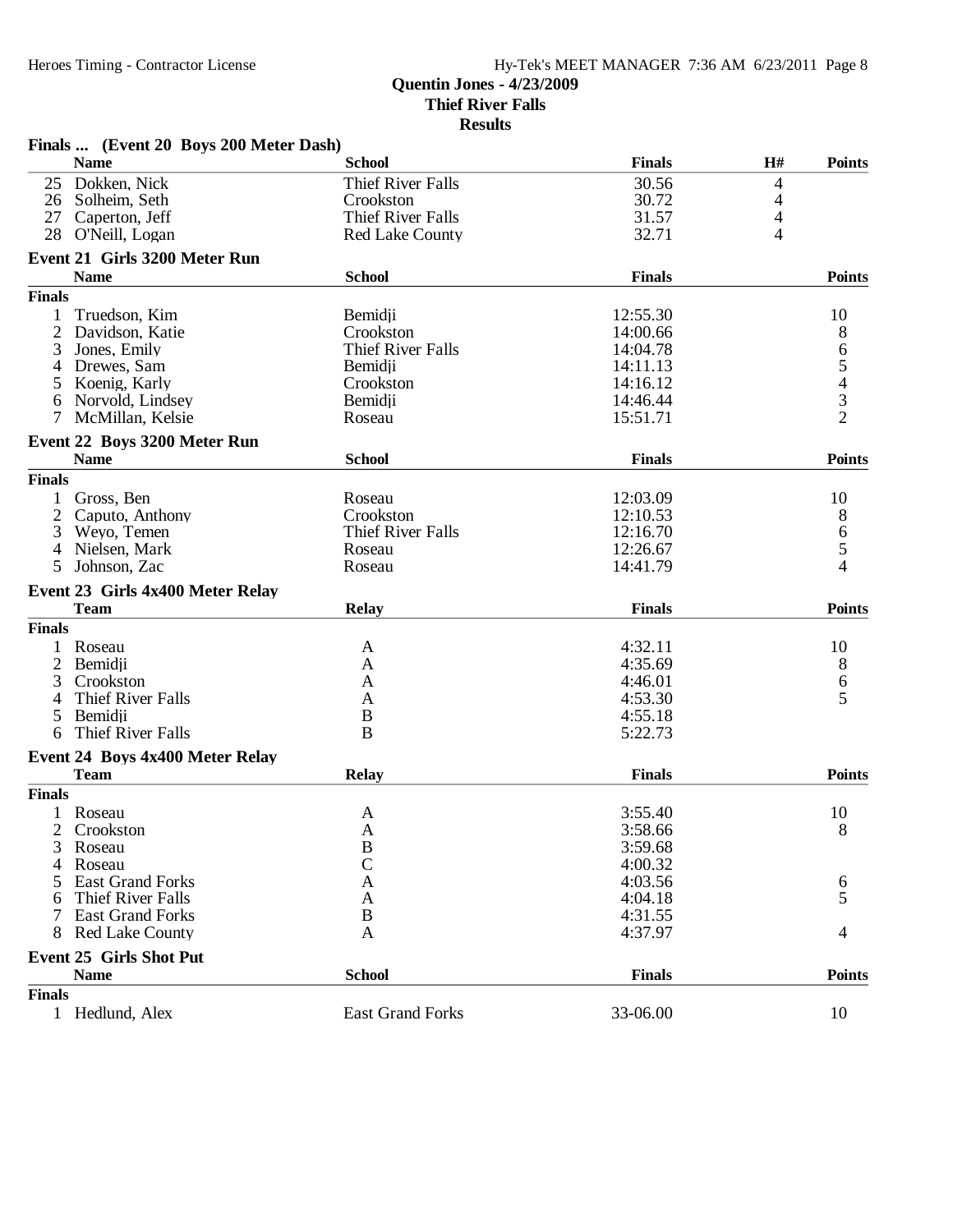| (Event 25 Girls Shot Put) | Finals |  |  |  |  |
|---------------------------|--------|--|--|--|--|
|---------------------------|--------|--|--|--|--|

|                | <b>Name</b>                        | <b>School</b>            | <b>Finals</b> | <b>Points</b>                                   |
|----------------|------------------------------------|--------------------------|---------------|-------------------------------------------------|
| $\overline{2}$ | Solheim, Hayley                    | Crookston                | 32-04.00      | 8                                               |
| 3              | Schumacher, Heather                | Crookston                | 30-03.50      | 6                                               |
| 4              | Gilbertson, Selina                 | Bemidii                  | 29-10.50      |                                                 |
| 5              | Brewster, Ciara                    | Crookston                | 29-02.50      | $\begin{array}{c} 5 \\ 4 \\ 3 \\ 2 \end{array}$ |
| 6              | Pigeon, Kiauni                     | Roseau                   | 27-07.75      |                                                 |
| 7              | Mason, Tiffany                     | Bemidji                  | 27-04.00      |                                                 |
| 8              | Lofberg, Paige                     | <b>Thief River Falls</b> | 26-08.00      | $\mathbf{1}$                                    |
| 9              | Anderson, Casey                    | Crookston                | 26-07.00      |                                                 |
| 10             | Twite, Tamara                      | <b>East Grand Forks</b>  | 25-10.50      |                                                 |
| 11             | Numedahl, Morgan                   | <b>Thief River Falls</b> | 24-02.00      |                                                 |
| 12             | Verchota, Katie                    | Bemidji                  | 23-01.50      |                                                 |
| 13             | Tunheim, Miranda                   | <b>Thief River Falls</b> | 20-09.00      |                                                 |
| 14             | Balmer, Whitney                    | <b>Thief River Falls</b> | 20-05.25      |                                                 |
| 15             | Vettleson, Casey                   | <b>Red Lake County</b>   | 20-03.25      |                                                 |
|                | 16 Olson, Andrea                   | <b>Red Lake County</b>   | 16-10.00      |                                                 |
|                | <b>Event 26 Boys Shot Put</b>      |                          |               |                                                 |
|                | <b>Name</b>                        | <b>School</b>            | <b>Finals</b> | <b>Points</b>                                   |
| <b>Finals</b>  |                                    |                          |               |                                                 |
| 1              | Heinen, John                       | Roseau                   | 46-08.50      | 10                                              |
| $\mathbf{2}$   | Timmersman, Jordan                 | Roseau                   | 46-05.00      | 8                                               |
| 3              | Baker, Tony                        | Roseau                   | 42-04.00      |                                                 |
| 4              | Hruby, Nathan                      | <b>Thief River Falls</b> | 40-05.00      |                                                 |
| 5              | Scheving, Beau                     | <b>East Grand Forks</b>  | 37-08.00      |                                                 |
| 6              | Cable, Andrew                      | Bemidji                  | 37-05.00      | 65432                                           |
| 7              | Mason, Wesley                      | Bemidji                  | 37-04.50      |                                                 |
| 8              | Seim, Tyler                        | <b>East Grand Forks</b>  | 37-04.50      | $\mathbf{1}$                                    |
| 9              | Gruber, Chase                      | Bemidji                  | 36-07.50      |                                                 |
| 10             | Milton, John                       | Crookston                | 35-08.50      |                                                 |
| 11             | Williams, Craig                    | Thief River Falls        | 35-07.50      |                                                 |
| 12             | Didrikson, Dana                    | Roseau                   | 35-04.50      |                                                 |
| 13             | Hulst, David                       | Roseau                   | 34-05.75      |                                                 |
| 14             | Manum, Jeremy                      | <b>Thief River Falls</b> | 34-03.00      |                                                 |
| 15             | Langan, Adam                       | Thief River Falls        | 32-09.00      |                                                 |
| 16             | Schram, Ben                        | Bemidii                  | 29-06.25      |                                                 |
| 17             | Merten, Nick                       | Crookston                | 28-11.50      |                                                 |
| 18             | Loegering, Luke                    | Crookston                | 28-11.00      |                                                 |
| 19             | Biganek, Cory                      | Thief River Falls        | 25-11.00      |                                                 |
|                | <b>Event 27 Girls Discus Throw</b> |                          |               |                                                 |
|                | Name                               | <b>School</b>            | <b>Finals</b> | <b>Points</b>                                   |
| <b>Finals</b>  |                                    |                          |               |                                                 |
| 1              | Hedlund, Alex                      | <b>East Grand Forks</b>  | 100-07        | 10                                              |
| $\overline{2}$ | Gilbertson, Selina                 | Bemidji                  | 99-03         | 8                                               |
| 3              | Vatthauer, Kylie                   | <b>Red Lake County</b>   | 82-01         | 5.50                                            |
| 3              | Erdmann, Ashley                    | Crookston                | 82-01         | 5.50                                            |
| 5              | Solheim, Hayley                    | Crookston                | 80-10         | 4                                               |
| 6              | Brewster, Ciara                    | Crookston                | 75-01         | 3                                               |
| $\overline{7}$ | Anderson, Casey                    | Crookston                | 73-00         | $\overline{c}$                                  |
| 8              | Twite, Tamara                      | <b>East Grand Forks</b>  | 66-01         |                                                 |
|                |                                    |                          |               |                                                 |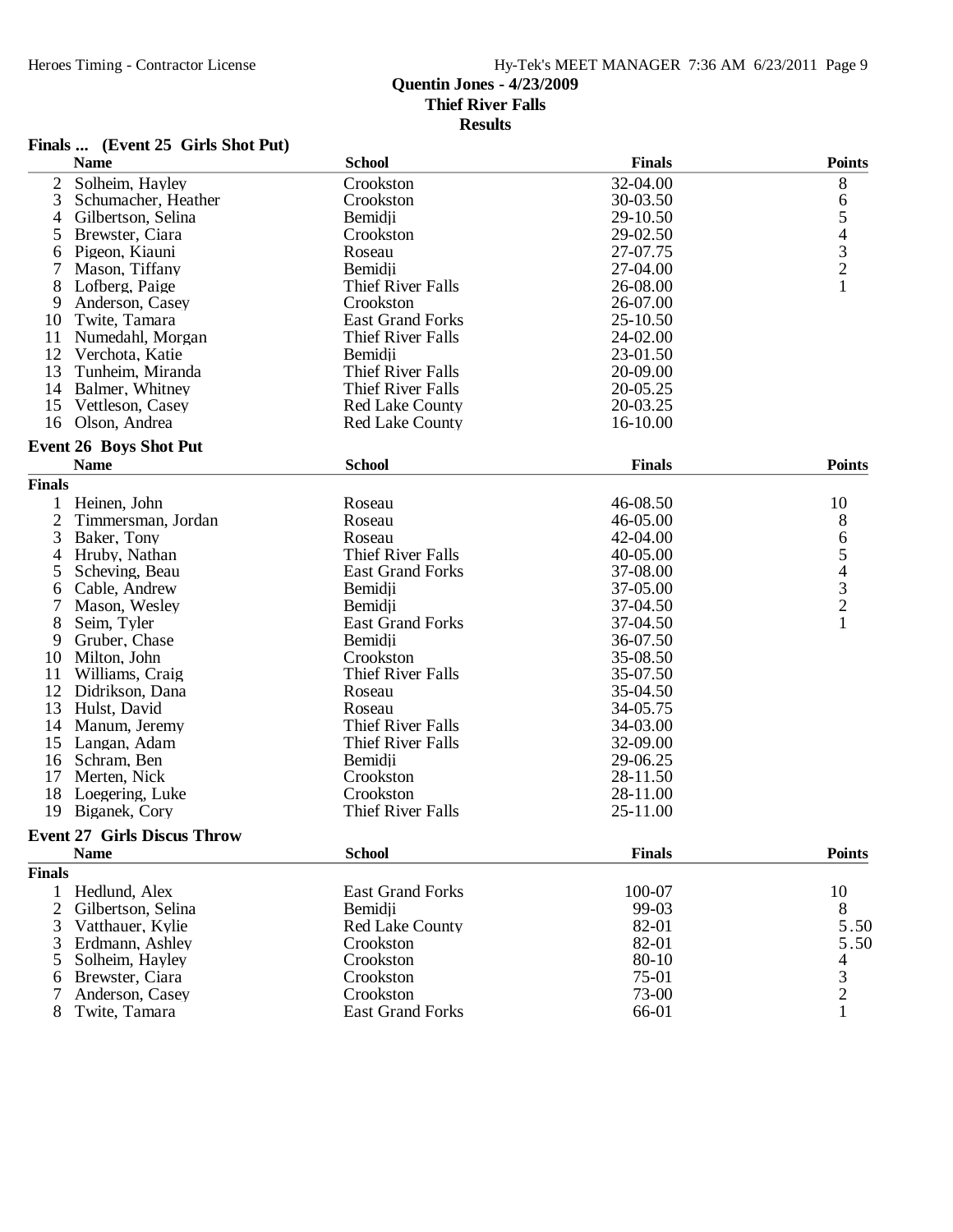|               | Finals  (Event 27 Girls Discus Throw)          |                                                      |               |               |
|---------------|------------------------------------------------|------------------------------------------------------|---------------|---------------|
|               | <b>Name</b>                                    | <b>School</b>                                        | <b>Finals</b> | <b>Points</b> |
| 9             | Vettleson, Casey                               | <b>Red Lake County</b>                               | 64-04         |               |
|               | 10 Pigeon, Kiauni                              | Roseau                                               | $62 - 10$     |               |
| 11            | Balmer, Whitney                                | <b>Thief River Falls</b>                             | 54-05         |               |
| 12            | Olson, Andrea                                  | <b>Red Lake County</b>                               | 54-02         |               |
| 13            | Numedahl, Morgan                               | Thief River Falls                                    | 54-01         |               |
| 14            | Tunheim, Miranda                               | Thief River Falls                                    | 50-00         |               |
| 15            | Lofberg, Paige                                 | Thief River Falls                                    | 47-07         |               |
|               | Schumacher, Heather                            | Crookston                                            | <b>ND</b>     |               |
| $---$         | Verchota, Katie                                | Bemidji                                              | <b>ND</b>     |               |
|               | <b>Event 28 Boys Discus Throw</b>              |                                                      |               |               |
|               | <b>Name</b>                                    | <b>School</b>                                        | <b>Finals</b> | <b>Points</b> |
| <b>Finals</b> |                                                |                                                      |               |               |
| 1             | Timmersman, Jordan                             | Roseau                                               | 137-02        | 10            |
| 2             | Seim, Tyler                                    | <b>East Grand Forks</b>                              | 123-09.50     | 8             |
| 3             | Baker, Tony                                    | Roseau                                               | 119-09        |               |
| 4             | Hulst, David                                   | Roseau                                               | 111-03.50     | 65432         |
| 5             | Gerardy, Brett                                 | <b>Red Lake County</b>                               | 108-08        |               |
| 6             | Heinen, John                                   | Roseau                                               | 106-06        |               |
| 7             | Cable, Andrew                                  | Bemidji                                              | $96 - 00$     |               |
| 8             | Didrikson, Dana                                | Roseau                                               | 91-10         | $\mathbf{1}$  |
| 9             | Loegering, Luke                                | Crookston                                            | 89-10         |               |
|               | <b>Event 29 Girls Pole Vault</b>               |                                                      |               |               |
|               | <b>Name</b>                                    | <b>School</b>                                        | <b>Finals</b> | <b>Points</b> |
| <b>Finals</b> |                                                |                                                      |               |               |
|               | Mlodzik, Kristin                               | Roseau                                               | 8-00.00       | 9             |
| 1             | Hesby, Chelsea                                 | Crookston                                            | 8-00.00       | 9             |
| 3             | Mason, Tiffany                                 | Bemidji                                              | 7-06.00       | 6             |
|               | Galstad, Madison                               | <b>East Grand Forks</b>                              | 7-00.00       | 4.50          |
|               | Lee, Molly                                     | Roseau                                               | 7-00.00       | 4.50          |
|               | Rogers, Laura                                  | Bemidji                                              | <b>NH</b>     |               |
|               | Sanders, Paige                                 | Crookston                                            | <b>NH</b>     |               |
| $---$         | Krause, Morgan                                 | Bemidji                                              | <b>NH</b>     |               |
|               |                                                |                                                      |               |               |
|               | <b>Event 31 Girls High Jump</b><br><b>Name</b> | <b>School</b>                                        | <b>Finals</b> | <b>Points</b> |
| <b>Finals</b> |                                                |                                                      |               |               |
|               | 1 Hunt, Amanda                                 | Bemidji                                              | $4 - 10.00$   | 10            |
| 2             | Dorn, Ali                                      | <b>Thief River Falls</b>                             | 4-08.00       |               |
| 3             | Sullivan, Molly                                | Crookston                                            | 4-06.00       | 8             |
| 4             | Wiseth, Brittany                               | Thief River Falls                                    | 4-04.00       |               |
| 5             | Jones, Jessamy                                 | <b>East Grand Forks</b>                              | $4 - 04.00$   |               |
|               |                                                |                                                      | 4-04.00       |               |
| 6             | Vatthauer, Kylie                               | <b>Red Lake County</b>                               |               | 65432         |
|               | Stenberg, Kayla                                | <b>Red Lake County</b>                               | $4 - 02.00$   |               |
| 8             | Bakken, Emi                                    | <b>Thief River Falls</b><br><b>Thief River Falls</b> | $4 - 00.00$   | .33           |
| 8             | Korpi, Sarah                                   |                                                      | $4 - 00.00$   | .33<br>.33    |
| 8             | Lovejoy, Ana                                   | Thief River Falls                                    | $4 - 00.00$   |               |
|               | Pahlen, Marisha                                | <b>Red Lake County</b>                               | <b>NH</b>     |               |
|               | Houske, Rebecca                                | <b>Thief River Falls</b>                             | NH            |               |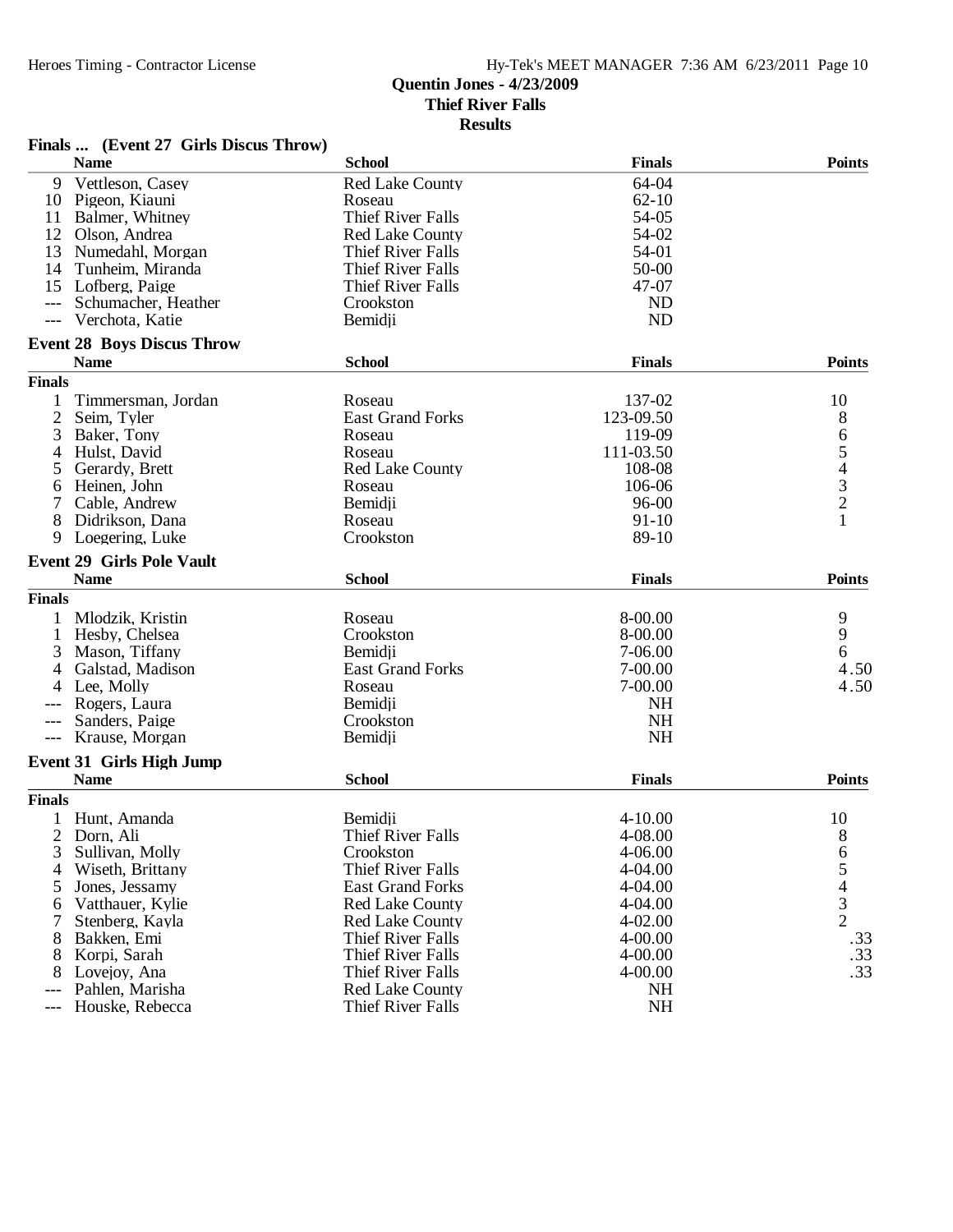**Results**

### **Event 32 Boys High Jump**

|                | <b>Name</b>                     | <b>School</b>            | <b>Finals</b> | <b>Points</b>                                   |
|----------------|---------------------------------|--------------------------|---------------|-------------------------------------------------|
| <b>Finals</b>  |                                 |                          |               |                                                 |
| 1              | Brekke, Brandon                 | <b>East Grand Forks</b>  | $6 - 00.00$   | 10                                              |
| $\overline{2}$ | Pederson, Marshal               | <b>East Grand Forks</b>  | 5-08.00       | 6.33                                            |
| $\overline{c}$ | Anderson, Alex                  | Roseau                   | 5-08.00       | 6.33                                            |
| $\overline{2}$ | Misialek, Luke                  | <b>East Grand Forks</b>  | 5-08.00       | 6.33                                            |
| 5              | Mattison, Jacob                 | Thief River Falls        | 5-08.00       | 4                                               |
| 6              | Yaggie, Aaron                   | <b>Thief River Falls</b> | 5-06.00       |                                                 |
| 7              | Whyte, Jerome                   | Thief River Falls        | 5-06.00       | $\frac{3}{2}$                                   |
| 8              | Robinson, Josh                  | Roseau                   | 5-04.00       |                                                 |
| 9              | Henry, Jon                      | Bemidji                  | 5-04.00       |                                                 |
|                |                                 | Crookston                | 5-02.00       |                                                 |
| 10             | Lyczewski, Brandon              | Roseau                   |               |                                                 |
| 10             | Fevold, Jordan                  |                          | 5-02.00       |                                                 |
| $---$          | Hemsworth, Montrel              | Crookston                | <b>NH</b>     |                                                 |
|                | <b>Event 33 Girls Long Jump</b> |                          |               |                                                 |
|                | <b>Name</b>                     | <b>School</b>            | <b>Finals</b> | <b>Points</b>                                   |
| <b>Finals</b>  |                                 |                          |               |                                                 |
| $\mathbf{1}$   | Epema, Hayley                   | Crookston                | 14-10.00      | 10                                              |
| $\overline{2}$ | Gracza, Rose                    | Roseau                   | 14-04.00      | 8                                               |
| 3              | Dorn, Ali                       | <b>Thief River Falls</b> | 14-00.00      | 6                                               |
| 4              | Wagner, Leann                   | Crookston                | 13-08.00      |                                                 |
| 5              | Wavra, Danie                    | Crookston                | 13-07.00      |                                                 |
| 6              | Hruby, Olivia                   | Bemidji                  | 13-00.00      |                                                 |
| 7              | Erpelding, Maren                | Bemidii                  | 12-08.00      | $\begin{array}{c} 5 \\ 4 \\ 3 \\ 2 \end{array}$ |
| 8              | Korpi, Sarah                    | <b>Thief River Falls</b> | 12-06.50      | $\mathbf{1}$                                    |
| 9              | Davidson, Matea                 | Thief River Falls        | 9-01.00       |                                                 |
|                | Wollman, Cassandra              | <b>Red Lake County</b>   | <b>ND</b>     |                                                 |
| $---$          |                                 |                          |               |                                                 |
|                | <b>Event 34 Boys Long Jump</b>  |                          |               |                                                 |
|                | <b>Name</b>                     | <b>School</b>            | <b>Finals</b> | <b>Points</b>                                   |
| <b>Finals</b>  |                                 |                          |               |                                                 |
| 1              | Misialek, Luke                  | <b>East Grand Forks</b>  | 19-10.50      | 10                                              |
| $\overline{2}$ | Robinson, Zach                  | Roseau                   | 17-10.00      | 8                                               |
| 3              | Hamm, Jarvis                    | Roseau                   | 17-00.00      |                                                 |
| 4              | Vatnsdal, Eric                  | Roseau                   | 16-11.50      |                                                 |
| 5              | Delage, Brett                   | Crookston                | 16-10.50      | 654321                                          |
| 6              | VanDeWege, Caleb                | Roseau                   | 16-10.50      |                                                 |
| 7              | Pederson, Marshal               | <b>East Grand Forks</b>  | 16-07.50      |                                                 |
| 8              | Dahl, Jordan                    | Bemidji                  | 16-05.50      |                                                 |
| 9              | Olson, Ryan                     | Roseau                   | 16-05.00      |                                                 |
| 10             | Nelson, Kyle                    | <b>East Grand Forks</b>  | 15-08.00      |                                                 |
| 11             | Erickson, Shay                  | Thief River Falls        | 15-06.50      |                                                 |
| 12             | Robinson, Josh                  | Roseau                   | 15-01.50      |                                                 |
| 13             | Porras, Gino                    | Bemidji                  | 15-01.00      |                                                 |
|                | 14 Fevold, Jordan               | Roseau                   | 14-09.00      |                                                 |
| 15             | Kilday, Daniel                  | Bemidji                  | 14-06.50      |                                                 |
| 16             | Olson, Jordan                   | Roseau                   | 14-05.00      |                                                 |
| 17             | Page, Josh                      | Crookston                | 14-02.00      |                                                 |
|                |                                 |                          |               |                                                 |
| 18             | Kazmierezak, Jordan             | Thief River Falls        | 14-00.50      |                                                 |